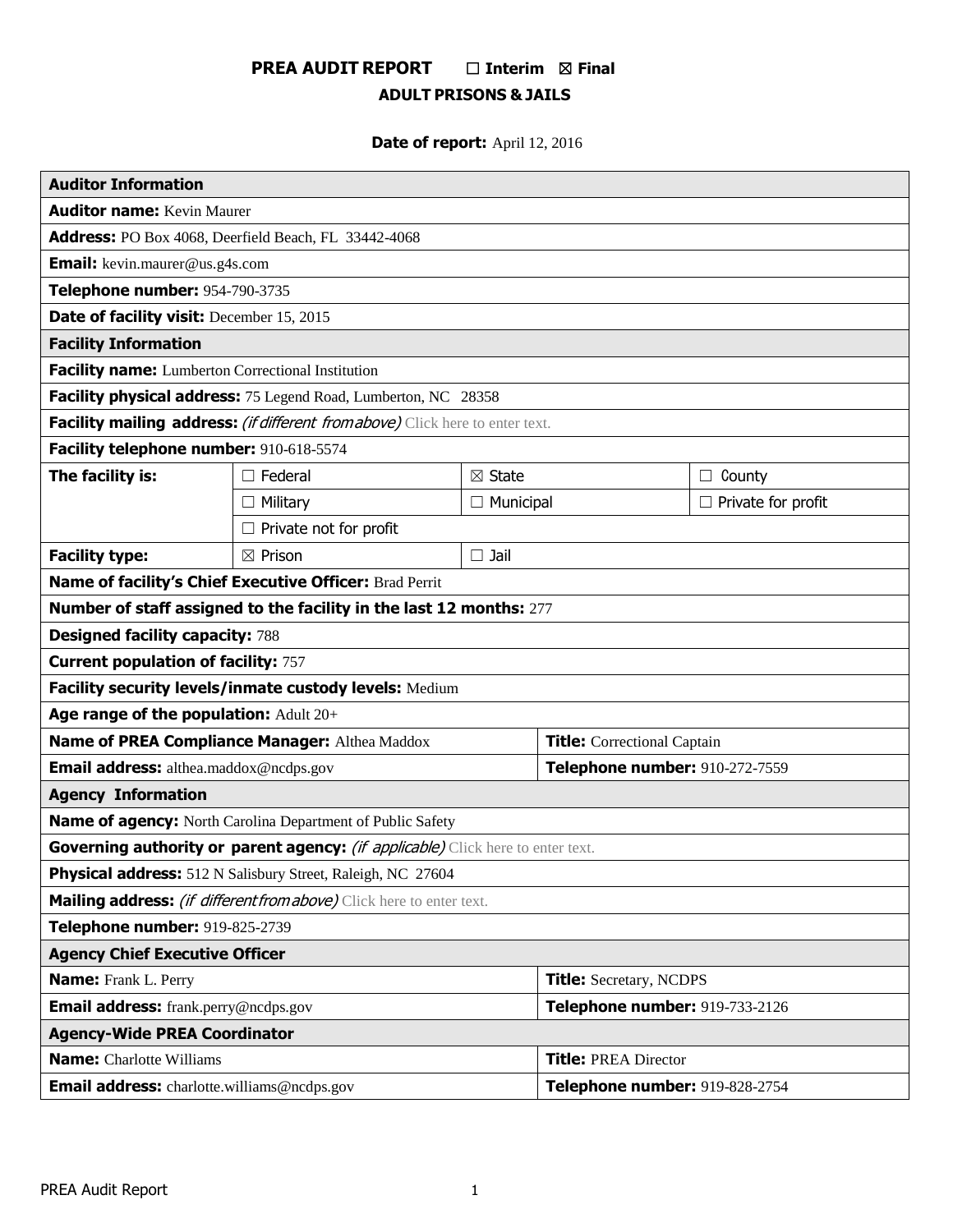#### **AUDITFINDINGS**

## **NARRATIVE**

Lumberton Correctional Institution was audited December 15 - 16, 2015 by DOJ PREA Auditor Kevin Maurer assisted by DOJ PREA Auditor Pete Zeegers. Prior to the on-site audit, a review of all pre-audit documents was completed. During the initial audit meeting, Brad Perritt, Superintendent; Capt. Althea Maddox, PREA Compliance Manager; James McRea, Asst. Superintendent for Custody; Lt. Pamphylia Odom; Sgt. Eric Powell; and Jacquelyn Smith, Program Director were present. A facility tour was conducted, which included all buildings of the facility and the outside grounds. During the tour, it was noted that the Notice of PREA Audit and other PREA related materials were posted throughout the facility.

Interviewees were identified from a list of staff and inmates. The interviews included 14 inmates and 13 staff which included all shifts. Additionally, 13 specialized staff interviews were conducted. There had been 7 reports of alleged PREA incidents, 2 of which were referred for criminal investigations. 2 resulted in an Administrative Investigation. All required policies, documentation, reports, logs and files were checked for compliance with PREA Standards.

It should be noted that the staff of Lumberton Correctional Institution and North Carolina Department of Public Safety were very well prepared and organized for the on-site audit, and all pre-audit materials were in order and well highlighted. This shows the dedication and concern for the PREA program from both a Department as well as a facility level.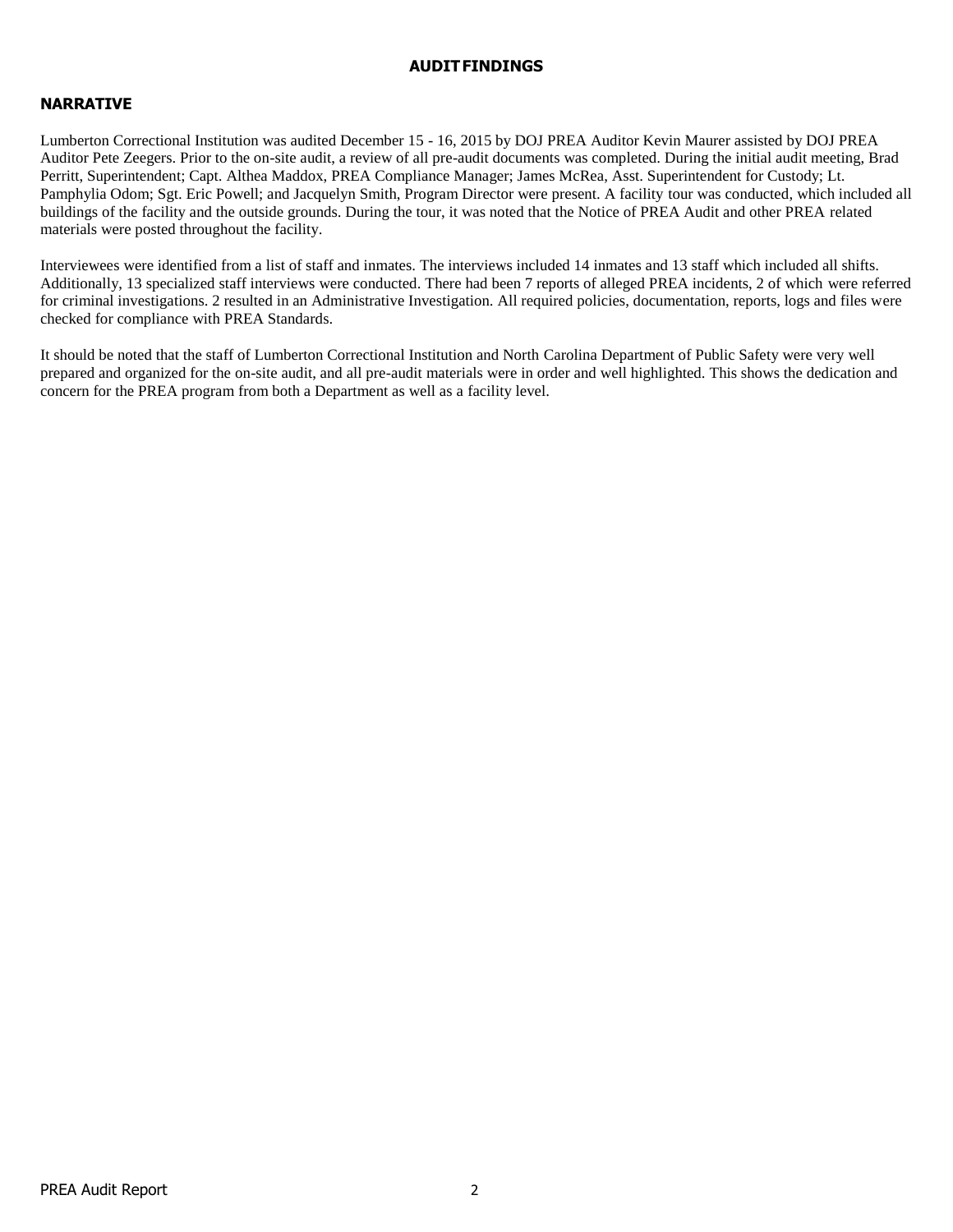# **DESCRIPTION OF FACILITY CHARACTERISTICS**

Lumberton Correctional Institution is located in Lumberton, NC, in Robeson County. It is a medium security prison for adult males.

The Lumberton Correctional Institution opened in November 1994 with 312 beds and three additional dormitories under construction that opened shortly afterwards in 1995.

The \$10.48 million construction project was funded in July 1992 as part of a \$103 million prison construction program. Lawmakers provided for a dormitory addition in the \$87.5 million prison construction program authorized in July 1993. Another dormitory was added as part of the \$62.1 million prison construction program authorized in 1994.

The prison houses medium custody adult male inmates. Inmates may be assigned to the prison as they are promoted from higher security prisons, demoted from lower security prisons or assigned after processing.

Lumberton Correctional Institution has a campus style layout including seven buildings. There are six dormitories, a 20-cell segregation unit, administration building, vocational building and gatehouse.

Inmates work on eight Department of Transportation road squads and will perform maintenance and kitchen duties in the prison. Current plans call for construction of a prison industry plant that will provide additional work.

Robeson County Community College works with correction staff to provide classes for basic education skills, preparation for the GED test and vocational classes in electrical wiring, carpentry and heating and air conditioning repair.

A dental clinic serves inmates at Lumberton and nearby prisons.

Lumberton Correctional Institutional employees correctional officers, food service, medical, dental, maintenance, programs and administrative staff.

A security fence with a built-in electronic monitoring system alerts correction officers at the prison gatehouse and in roving patrols to escape attempts.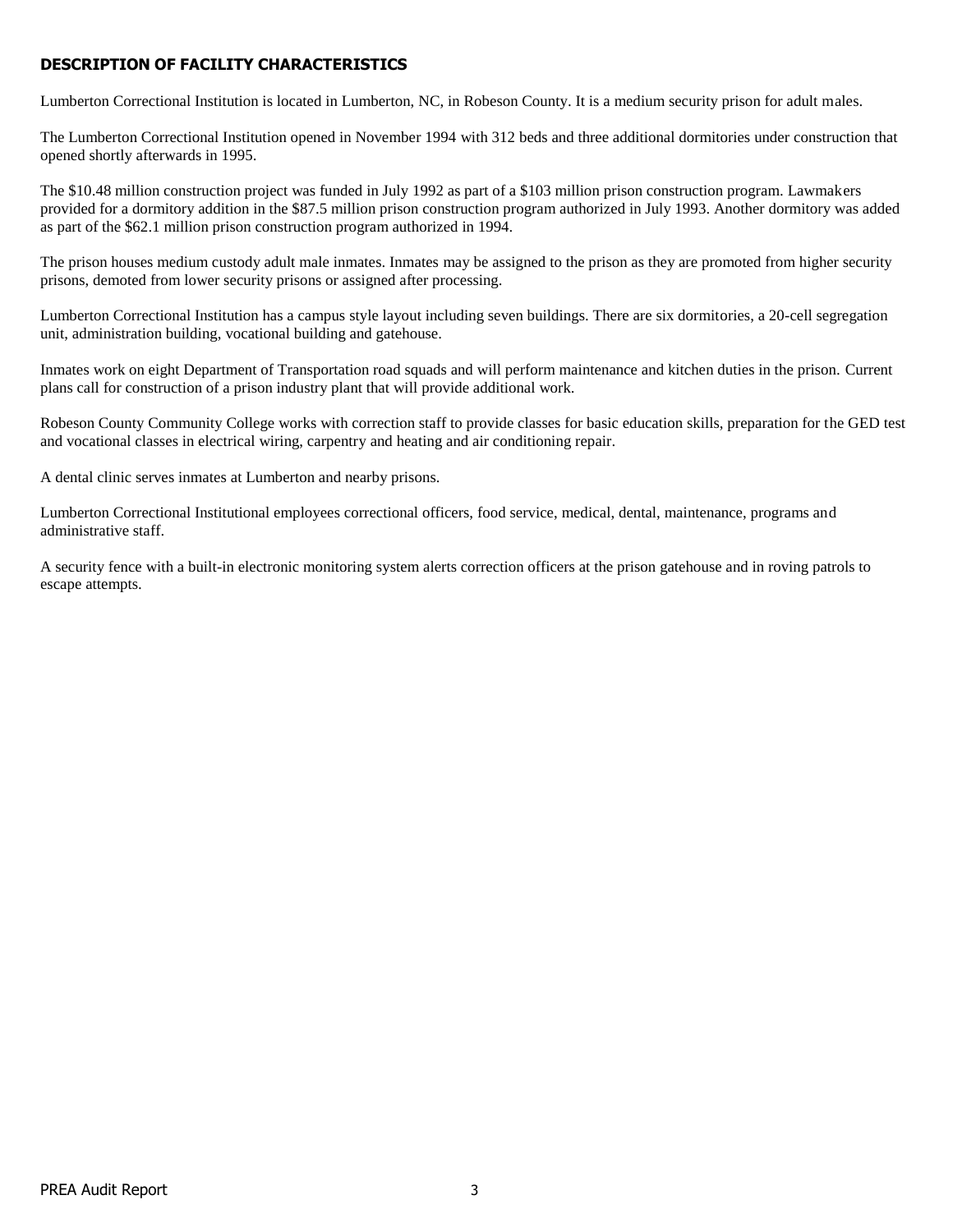## **SUMMARY OF AUDIT FINDINGS**

On December 15 - 16, 2015, Lumberton Correctional Institution had its on-site PREA Audit completed. The results of the audit indicate that the facility is not in full compliance with PREA Standards, and an interim report is being issued.

Prior to the completion of the PREA audit, Auditor Kevin Maurer resigned his position with G4S Youth Services, LLC. As a result, DOJ Certified PREA Auditor Bobbi Pohlman-Rodgers completed the audit by addressing only those standards found not in compliance with the original PREA audit. The Agency PREA Coordinator Charlotte Williams was made aware of this change. The facility provided the necessary documents to satisfy the change from Not Met to Satisfactory for the applicable standards.

Number of standards exceeded: 0

Number of standards met: 40

Number of standards not met: 0

Number of standards not applicable: 3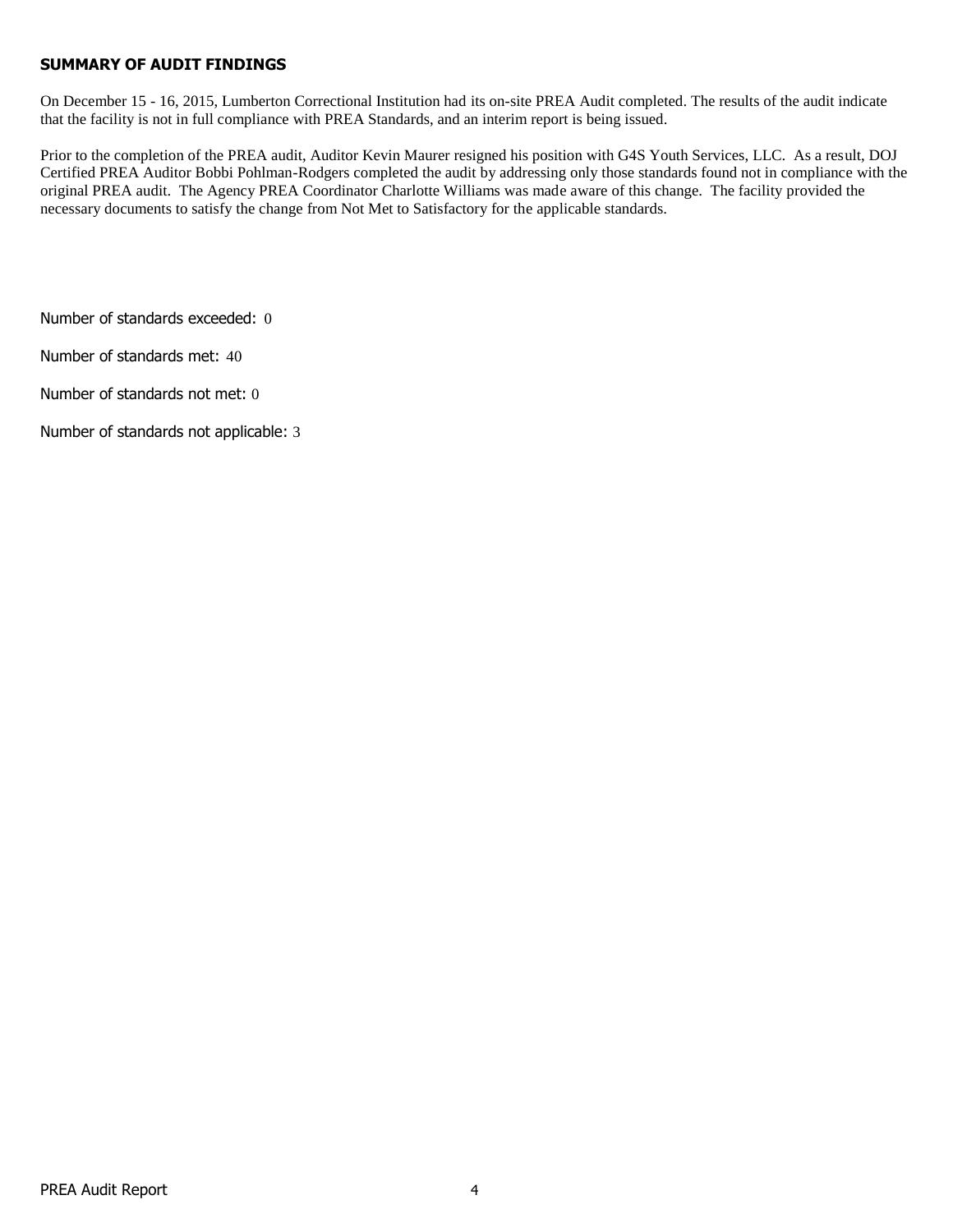# **Standard 115.11 Zero tolerance of sexual abuse and sexual harassment; PREA Coordinator**

- ☐ Exceeds Standard (substantially exceeds requirement of standard)
- $\boxtimes$  Meets Standard (substantial compliance; complies in all material ways with the standard for the relevant review period)
- ☐ Does Not Meet Standard (requires corrective action)

**Auditor discussion, including the evidence relied upon in making the compliance or non-compliance determination, the auditor's analysis and reasoning, and the auditor's conclusions. This discussion must also include corrective action recommendations where the facility does not meet standard. These recommendations must be included in the Final Report, accompanied by information on specific corrective actions taken by the facility.**

The Inmate Sexual Abuse and Sexual Harassment Policy mandates a zero tolerance towards all forms of sexual abuse and sexual harassment. The policy outlines how it will implement the agency's approach. The policies include definitions, sanctions for prohibited behaviors and addresses strategies and responses.

The interview with the facility PREA Compliance Manager indicated that she spends approximately 20% of her time conducting PREA duties, and she finds the time due to the importance of the program.

# **Standard 115.12 Contracting with other entities for the confinement of inmates**

- $\Box$  Exceeds Standard (substantially exceeds requirement of standard)
- $\Box$  Meets Standard (substantial compliance; complies in all material ways with the standard for the relevant review period)
- ☐ Does Not Meet Standard (requires corrective action)

**Auditor discussion, including the evidence relied upon in making the compliance or non-compliance determination, the auditor's analysis and reasoning, and the auditor's conclusions. This discussion must also include corrective action recommendations where the facility does not meet standard. These recommendations must be included in the Final Report, accompanied by information on specific corrective actions taken by the facility.**

N/A - Lumberton Correctional Institution does not contract with other entities for the confinement of inmates

## **Standard 115.13 Supervision and monitoring**

- $\Box$  Exceeds Standard (substantially exceeds requirement of standard)
- $\boxtimes$  Meets Standard (substantial compliance; complies in all material ways with the standard for the relevant review period)
- ☐ Does Not Meet Standard (requires corrective action)

**Auditor discussion, including the evidence relied upon in making the compliance or non-compliance determination, the auditor's analysis and reasoning, and the auditor's conclusions. This discussion must also include corrective action recommendations where the facility does not meet standard. These recommendations must be included in the Final Report, accompanied by information on specific corrective actions taken by the facility.**

PREA Audit Report The Sexual Abuse and Sexual Harassment Policy requires a staffing analysis and unannounced rounds by supervisory staff. A staffing plan was provided that is specific to the facility. Additionally, there was an annual review completed and documented. All deviations from the staffing plan are documented shift-by-shift on the housing unit log sheet.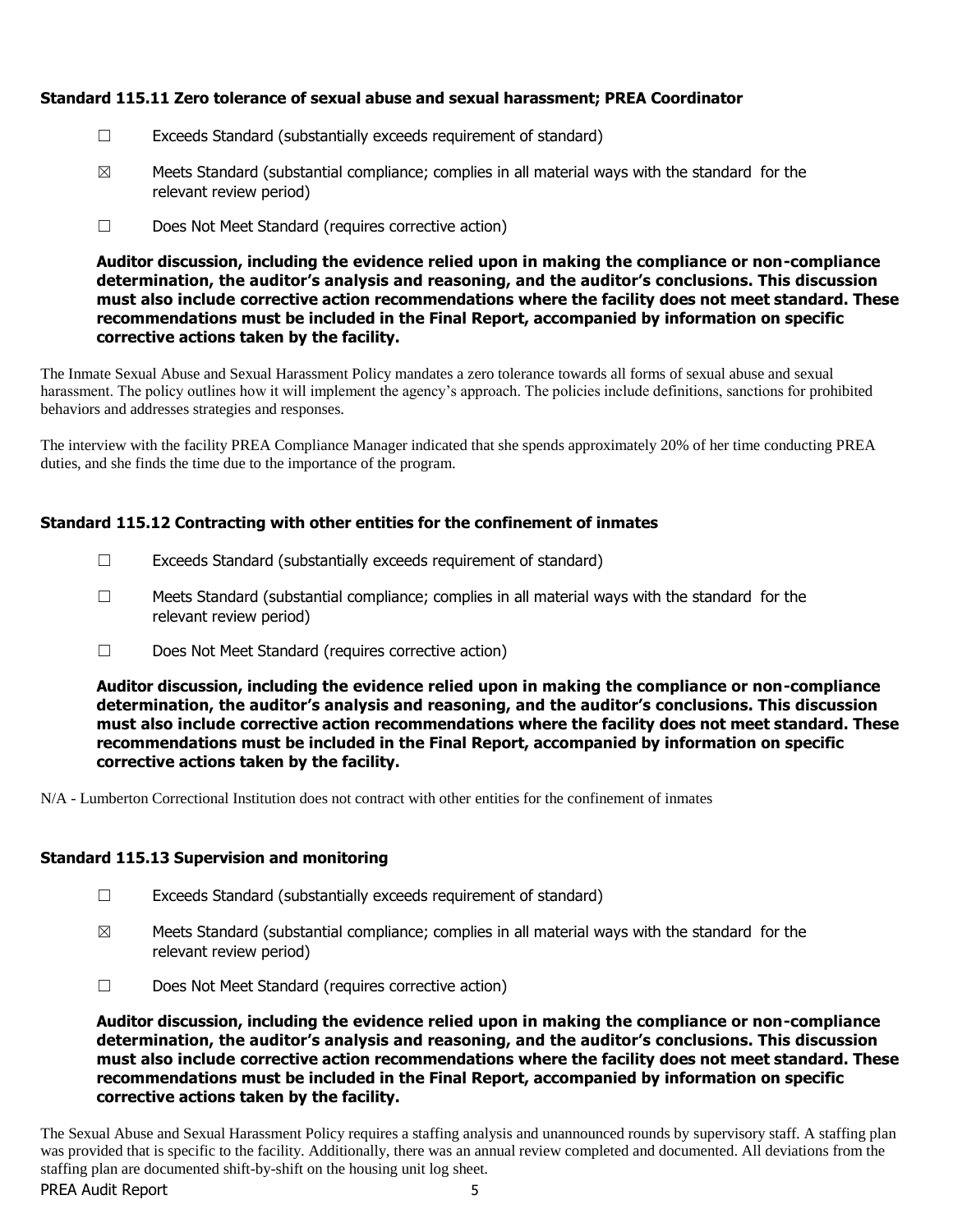The Sexual Abuse and Sexual Harassment Policy addresses unannounced rounds on a periodic basis by Supervisory staff and the Duty Officer. These rounds were documented on each housing unit's log sheet.

## **Standard 115.14 Youthful inmates**

- ☐ Exceeds Standard (substantially exceeds requirement of standard)
- $\Box$  Meets Standard (substantial compliance; complies in all material ways with the standard for the relevant review period)
- ☐ Does Not Meet Standard (requires corrective action)

**Auditor discussion, including the evidence relied upon in making the compliance or non-compliance determination, the auditor's analysis and reasoning, and the auditor's conclusions. This discussion must also include corrective action recommendations where the facility does not meet standard. These recommendations must be included in the Final Report, accompanied by information on specific corrective actions taken by the facility.**

N/A - Lumberton Correctional Institution does not house youthful inmates.

## **Standard 115.15 Limits to cross-gender viewing and searches**

- ☐ Exceeds Standard (substantially exceeds requirement of standard)
- $\boxtimes$  Meets Standard (substantial compliance; complies in all material ways with the standard for the relevant review period)
- ☐ Does Not Meet Standard (requires corrective action)

**Auditor discussion, including the evidence relied upon in making the compliance or non-compliance determination, the auditor's analysis and reasoning, and the auditor's conclusions. This discussion must also include corrective action recommendations where the facility does not meet standard. These recommendations must be included in the Final Report, accompanied by information on specific corrective actions taken by the facility.**

The Sexual Abuse and Sexual Harassment Policy prohibits any cross-gender strip search or visual body cavity searches unless exigent circumstance or by medical practitioner. The agency does permit cross-gender pat down searches in male facilities, and does not allow crossgender pat down searches at female facilities except in exigent circumstances. Any cross-gender search is required to be documented. Staff interviews confirmed that staff receive training in how to conduct cross-gender pat-searches in a respectful and professional manner and this was verified through training records. The policy identifies how transgender or intersex inmates will be identified for searches. The facility provides privacy for inmates while showering, changing clothing and performing bodily functions. This was verified during the facility tour. The agency also prohibits searching transgender and intersex inmates strictly to identify genital status. There are policies requiring the announcement of opposite gender staff when they begin their shift. Policy also directs that information is made available in units to advise inmates that both male and females staff routinely work and visit inmate housing areas.

# **Standard 115.16 Inmates with disabilities and inmates who are limited English proficient**

- ☐ Exceeds Standard (substantially exceeds requirement of standard)
- $\boxtimes$  Meets Standard (substantial compliance; complies in all material ways with the standard for the relevant review period)
- ☐ Does Not Meet Standard (requires corrective action)

# PREA Audit Report 6 **Auditor discussion, including the evidence relied upon in making the compliance or non-compliance**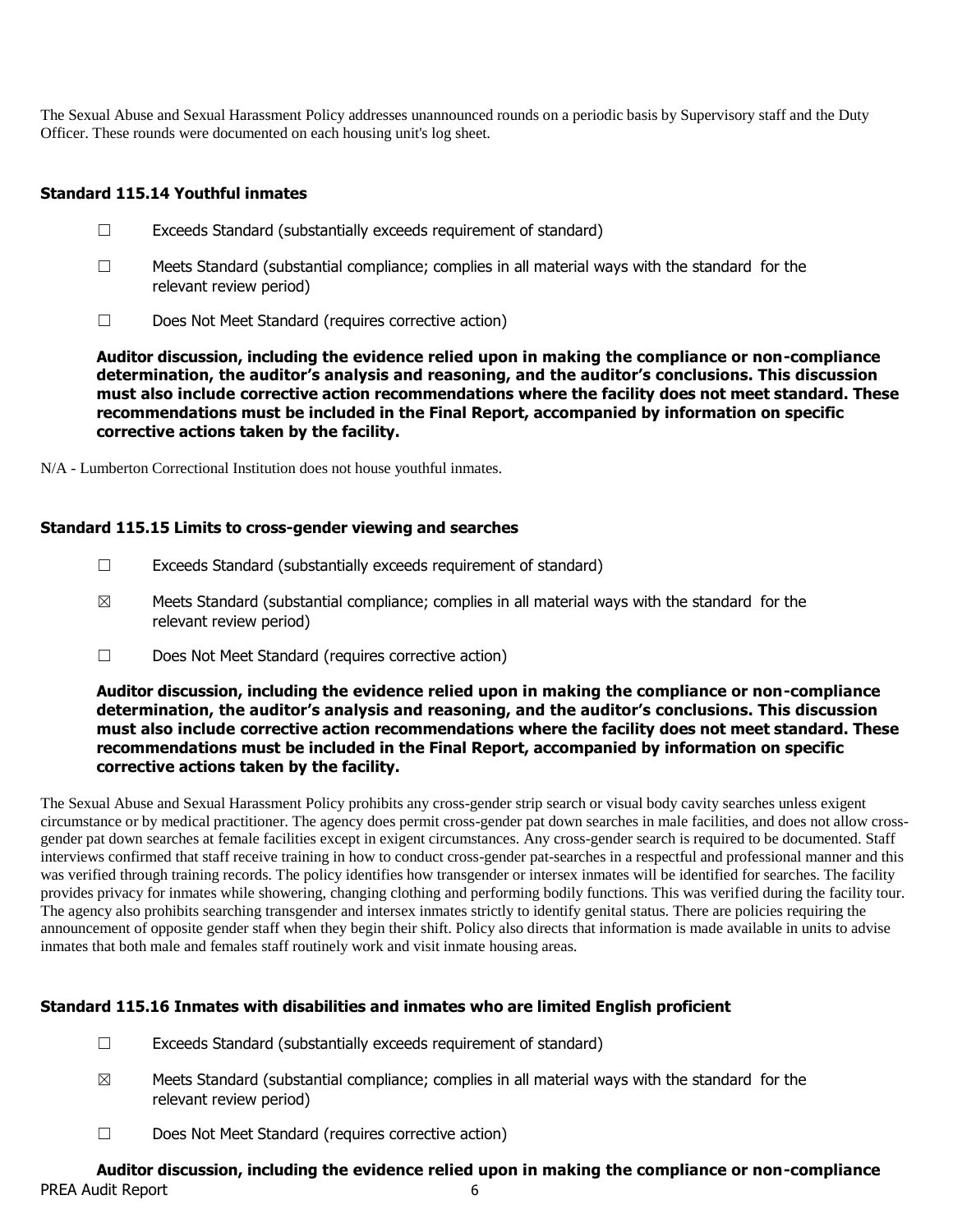## **determination, the auditor's analysis and reasoning, and the auditor's conclusions. This discussion must also include corrective action recommendations where the facility does not meet standard. These recommendations must be included in the Final Report, accompanied by information on specific corrective actions taken by the facility.**

The Sexual Abuse and Sexual Harassment Policy outlines the PREA education plan, and details how inmates with disabilities are made aware of how to report PREA incidents. The use of a language line interpreter service is available if there are no appropriate bi-lingual staff present. Some PREA documents are available in Spanish, including PREA reporting posters throughout the facility. The policy also prohibits the use of inmates for interpretation except in situations where information in immediately needed to protect the safety and security of the inmates and the facility.

## **Standard 115.17 Hiring and promotion decisions**

- $\Box$  Exceeds Standard (substantially exceeds requirement of standard)
- $\boxtimes$  Meets Standard (substantial compliance; complies in all material ways with the standard for the relevant review period)
- ☐ Does Not Meet Standard (requires corrective action)

#### **Auditor discussion, including the evidence relied upon in making the compliance or non-compliance determination, the auditor's analysis and reasoning, and the auditor's conclusions. This discussion must also include corrective action recommendations where the facility does not meet standard. These recommendations must be included in the Final Report, accompanied by information on specific corrective actions taken by the facility.**

The Sexual Abuse and Sexual Harassment Policy and Administrative Memorandum 10-2013 addresses the hiring or promoting of any person who has engaged in sexual abuse or attempted to engage in sexual abuse within an institution or in the community and considers incidents of sexual harassment. All employees and contractors undergo a criminal background check prior to hire/contract. The policy addresses 5-year criminal background checks for staff. A facility policy memo addresses 5-year criminal background checks for contractors. as well as addresses that material omissions regarding misconduct or false information are grounds for termination. The agency does provide information to requests from institutional employers where an employee has applied to work.

On March 17, 2016, the agency has updated their systems to include a 5-year background screening for all staff. Proof of these screenings was provided to this auditor by the Agency PREA Coordinator.

## **Standard 115.18 Upgrades to facilities and technologies**

- $\Box$  Exceeds Standard (substantially exceeds requirement of standard)
- $\boxtimes$  Meets Standard (substantial compliance; complies in all material ways with the standard for the relevant review period)
- ☐ Does Not Meet Standard (requires corrective action)

**Auditor discussion, including the evidence relied upon in making the compliance or non-compliance determination, the auditor's analysis and reasoning, and the auditor's conclusions. This discussion must also include corrective action recommendations where the facility does not meet standard. These recommendations must be included in the Final Report, accompanied by information on specific corrective actions taken by the facility.**

Lumberton Correctional Institution has recently undergone upgrades to its monitoring/camera system and perimeter fencing. The upgrades were and are discussed during facility and agency meetings. This is verified through staff interviews and documentation.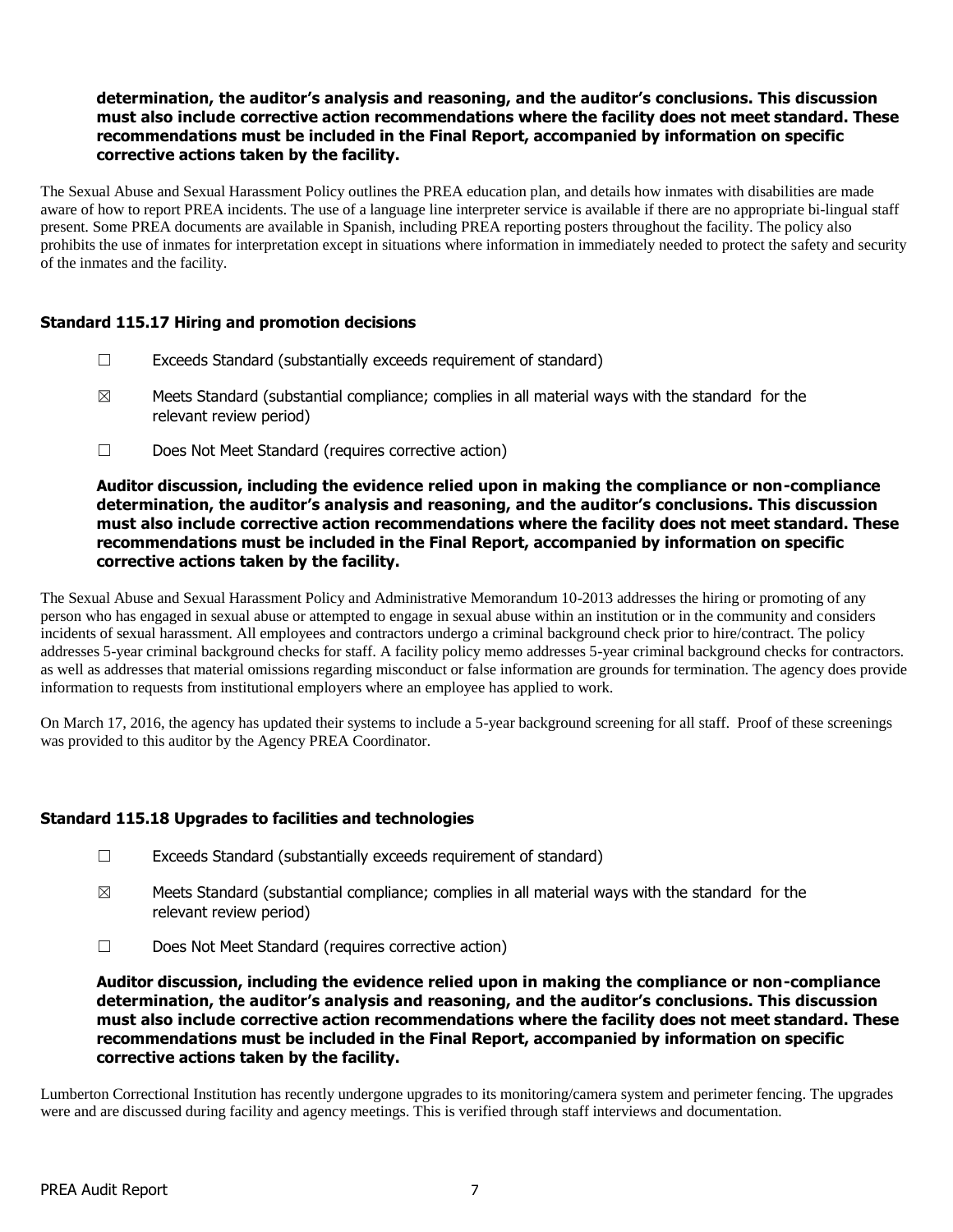# **Standard 115.21 Evidence protocol and forensic medical examinations**

- ☐ Exceeds Standard (substantially exceeds requirement of standard)
- $\boxtimes$  Meets Standard (substantial compliance; complies in all material ways with the standard for the relevant review period)
- ☐ Does Not Meet Standard (requires corrective action)

**Auditor discussion, including the evidence relied upon in making the compliance or non-compliance determination, the auditor's analysis and reasoning, and the auditor's conclusions. This discussion must also include corrective action recommendations where the facility does not meet standard. These recommendations must be included in the Final Report, accompanied by information on specific corrective actions taken by the facility.**

The agency is responsible for administrative and criminal investigations are conducted by local law enforcement. Uniform Evidence Protocols are noted in policies and address all areas required for the facility. The agency employs mental health staff who have received training in Rape Crisis and Sexual Assault Services, who are available to assist victims after an allegation. The medical staff are responsible for providing assistance if the victim requests. The medical staff stated that a SANE nurse is available at the hospital. The facility utilizes Southeastern Regional Medical Center for forensic medical examinations.

# **Standard 115.22 Policies to ensure referrals of allegations for investigations**

- $\Box$  Exceeds Standard (substantially exceeds requirement of standard)
- $\boxtimes$  Meets Standard (substantial compliance; complies in all material ways with the standard for the relevant review period)
- ☐ Does Not Meet Standard (requires corrective action)

**Auditor discussion, including the evidence relied upon in making the compliance or non-compliance determination, the auditor's analysis and reasoning, and the auditor's conclusions. This discussion must also include corrective action recommendations where the facility does not meet standard. These recommendations must be included in the Final Report, accompanied by information on specific corrective actions taken by the facility.**

The agency and facility is committed to ensuring that all allegations of sexual abuse or sexual harassment are investigated and are identified in the Sexual Abuse and Sexual Harassment Policy as major incidents, which require investigation. Any sexual abuse allegations are referred to the sexual abuse investigator, and shall be referred to local law enforcement if criminal in nature.

## **Standard 115.31 Employee training**

- $\Box$  Exceeds Standard (substantially exceeds requirement of standard)
- $\boxtimes$  Meets Standard (substantial compliance; complies in all material ways with the standard for the relevant review period)
- ☐ Does Not Meet Standard (requires corrective action)

**Auditor discussion, including the evidence relied upon in making the compliance or non-compliance determination, the auditor's analysis and reasoning, and the auditor's conclusions. This discussion must also include corrective action recommendations where the facility does not meet standard. These recommendations must be included in the Final Report, accompanied by information on specific corrective actions taken by the facility.**

PREA Audit Report 8 The Inmate Sexual Abuse and Sexual Harassment Policy addresses all areas outlined in the standard for training staff. The training includes Gender-Responsive Training. All staff are required to take PREA training annually. Interviews with staff indicated that they were aware of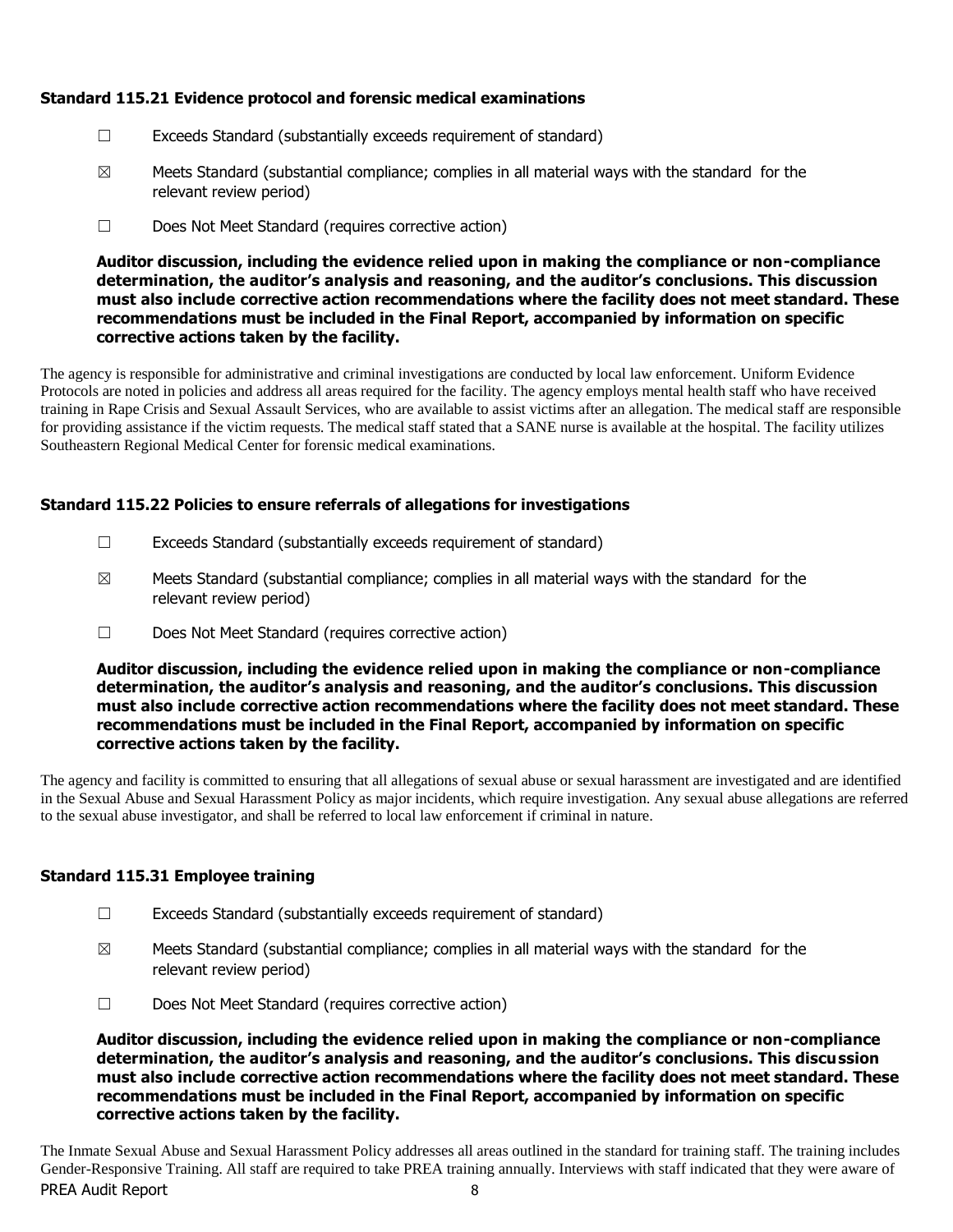the required elements of PREA training.

## **Standard 115.32 Volunteer and contractor training**

- $\Box$  Exceeds Standard (substantially exceeds requirement of standard)
- $\boxtimes$  Meets Standard (substantial compliance; complies in all material ways with the standard for the relevant review period)
- ☐ Does Not Meet Standard (requires corrective action)

**Auditor discussion, including the evidence relied upon in making the compliance or non-compliance determination, the auditor's analysis and reasoning, and the auditor's conclusions. This discussion must also include corrective action recommendations where the facility does not meet standard. These recommendations must be included in the Final Report, accompanied by information on specific corrective actions taken by the facility.**

Lumberton Correctional Institution provides training for all volunteers and contractors based upon their contact with inmates. This training includes zero-tolerance, how to protect the victim, and who to notify in the event of a reported incident.

#### **Standard 115.33 Inmate education**

- ☐ Exceeds Standard (substantially exceeds requirement of standard)
- $\boxtimes$  Meets Standard (substantial compliance; complies in all material ways with the standard for the relevant review period)
- ☐ Does Not Meet Standard (requires corrective action)

**Auditor discussion, including the evidence relied upon in making the compliance or non-compliance determination, the auditor's analysis and reasoning, and the auditor's conclusions. This discussion must also include corrective action recommendations where the facility does not meet standard. These recommendations must be included in the Final Report, accompanied by information on specific corrective actions taken by the facility.**

All inmates receive information regarding the Zero Tolerance Policy and how to report a PREA incident upon intake at Lumberton Correctional Institution. Full PREA education is provided to all inmates within 15 days of intake. The PREA information is provided through inmate brochures and posters, in both English and Spanish. PREA Posters were seen throughout the facility during the tour.

#### **Standard 115.34 Specialized training: Investigations**

- ☐ Exceeds Standard (substantially exceeds requirement of standard)
- $\boxtimes$  Meets Standard (substantial compliance; complies in all material ways with the standard for the relevant review period)
- ☐ Does Not Meet Standard (requires corrective action)

**Auditor discussion, including the evidence relied upon in making the compliance or non-compliance determination, the auditor's analysis and reasoning, and the auditor's conclusions. This discussion must also include corrective action recommendations where the facility does not meet standard. These recommendations must be included in the Final Report, accompanied by information on specific corrective actions taken by the facility.**

The Inmate Sexual Abuse and Sexual Harassment Policy requires specialized training for Investigators. The agency has provided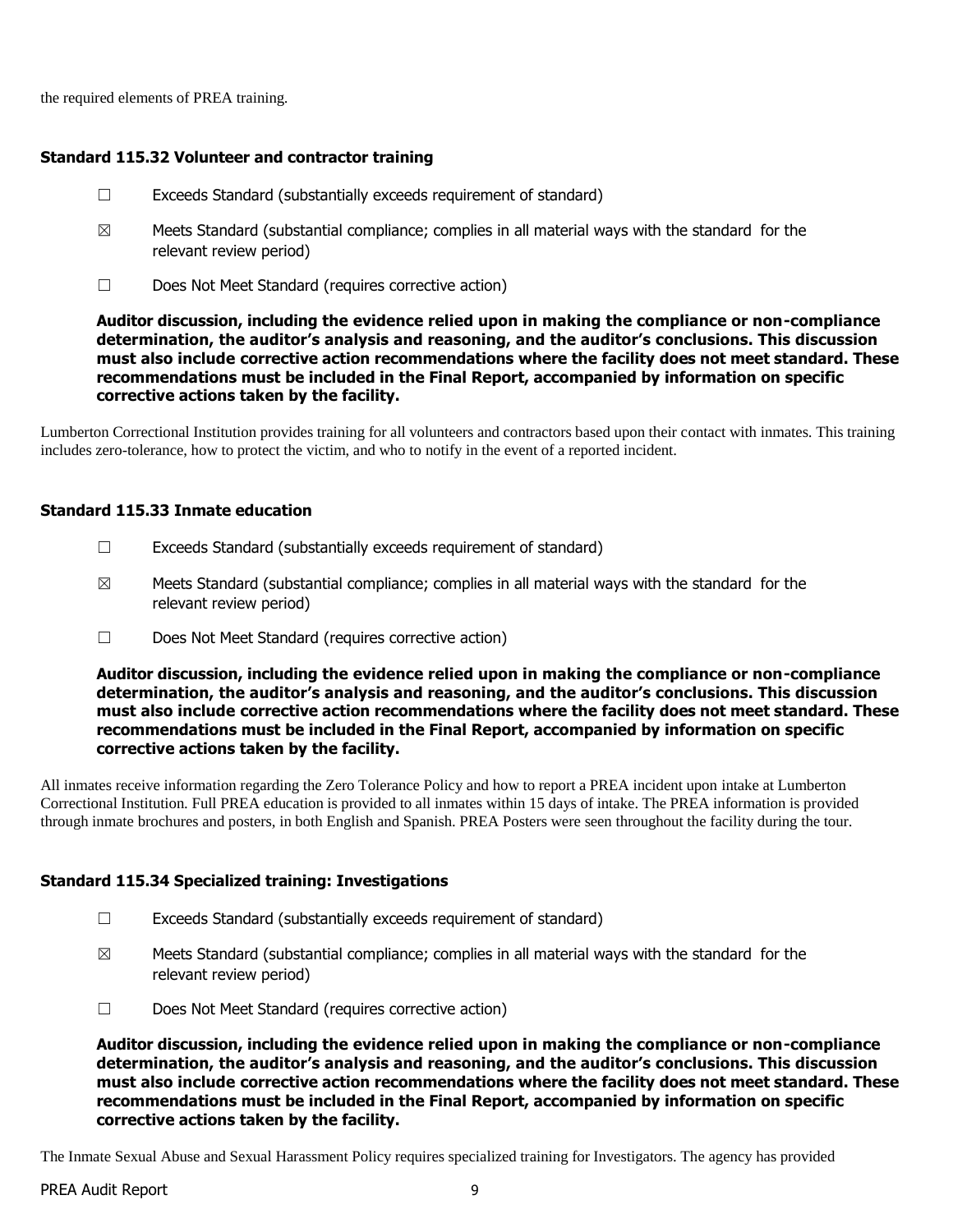documentation of investigators completing training.

## **Standard 115.35 Specialized training: Medical and mental health care**

- $\Box$  Exceeds Standard (substantially exceeds requirement of standard)
- $\boxtimes$  Meets Standard (substantial compliance; complies in all material ways with the standard for the relevant review period)
- ☐ Does Not Meet Standard (requires corrective action)

#### **Auditor discussion, including the evidence relied upon in making the compliance or non-compliance determination, the auditor's analysis and reasoning, and the auditor's conclusions. This discussion must also include corrective action recommendations where the facility does not meet standard. These recommendations must be included in the Final Report, accompanied by information on specific corrective actions taken by the facility.**

The Inmate Sexual Abuse and Sexual Harassment Policy requires medical and mental health staff are to receive standard staff training as well as specialized training. A review of documents indicates that this is complete. Interviews with medical and mental health staff confirm this as well.

## **Standard 115.41 Screening for risk of victimization and abusiveness**

- $\Box$  Exceeds Standard (substantially exceeds requirement of standard)
- $\boxtimes$  Meets Standard (substantial compliance; complies in all material ways with the standard for the relevant review period)
- ☐ Does Not Meet Standard (requires corrective action)

#### **Auditor discussion, including the evidence relied upon in making the compliance or non-compliance determination, the auditor's analysis and reasoning, and the auditor's conclusions. This discussion must also include corrective action recommendations where the facility does not meet standard. These recommendations must be included in the Final Report, accompanied by information on specific corrective actions taken by the facility.**

All inmates arriving at Lumberton Correctional Center receive a screening for aggressiveness at the Reception Center. However, the agency is not currently conducting Risk Screenings for Victimization, only for Abusiveness. The Sexual Abuse and Sexual Harassment Policy requires the risk screening to be completed within 72 hours of arrival and reviewed 30 days after intake, as well as when new information is obtained. The policy also prohibits the discipline of an inmate for refusal to answer questions from the screening, and the facility has created a system in which only identified staff can access the completed screening tool.

On March 17, 2016, the agency PREA Coordinator provided to this auditor documentation that the agency now produces a High Risk for Victimization List (HRV) that is reviewed alongside the High Risk for Abusive List (HRA) to ensure that all housing, work, and programming services are assigned with the protection of the inmates as a key factor. Upon intake at a reception center, the inmate and staff complete the Mental Health Screening Inventory. This tool identifies all required components of the standard. From this document, two lists are produced – the HRV and HRA (see above). These lists are protected from viewing by staff who do not have an immediate need to know and access is only provided to the Facility Head, PREA Compliance Manager, Asst. Superintendent for Custody and Operations, Asst. Superintendent for Programs, and the Inmate Assignment Coordinators, or IAC. It is the responsibility for the designated staff to run these lists weekly to review for appropriate placement. This facility was then required, and has completed as of March 18, 2016, a review of all inmates on the HRV and HRA list as well as changes made to ensure the safety of inmates.

# **Standard 115.42 Use of screening information**

PREA Audit Report 10 ☐ Exceeds Standard (substantially exceeds requirement of standard)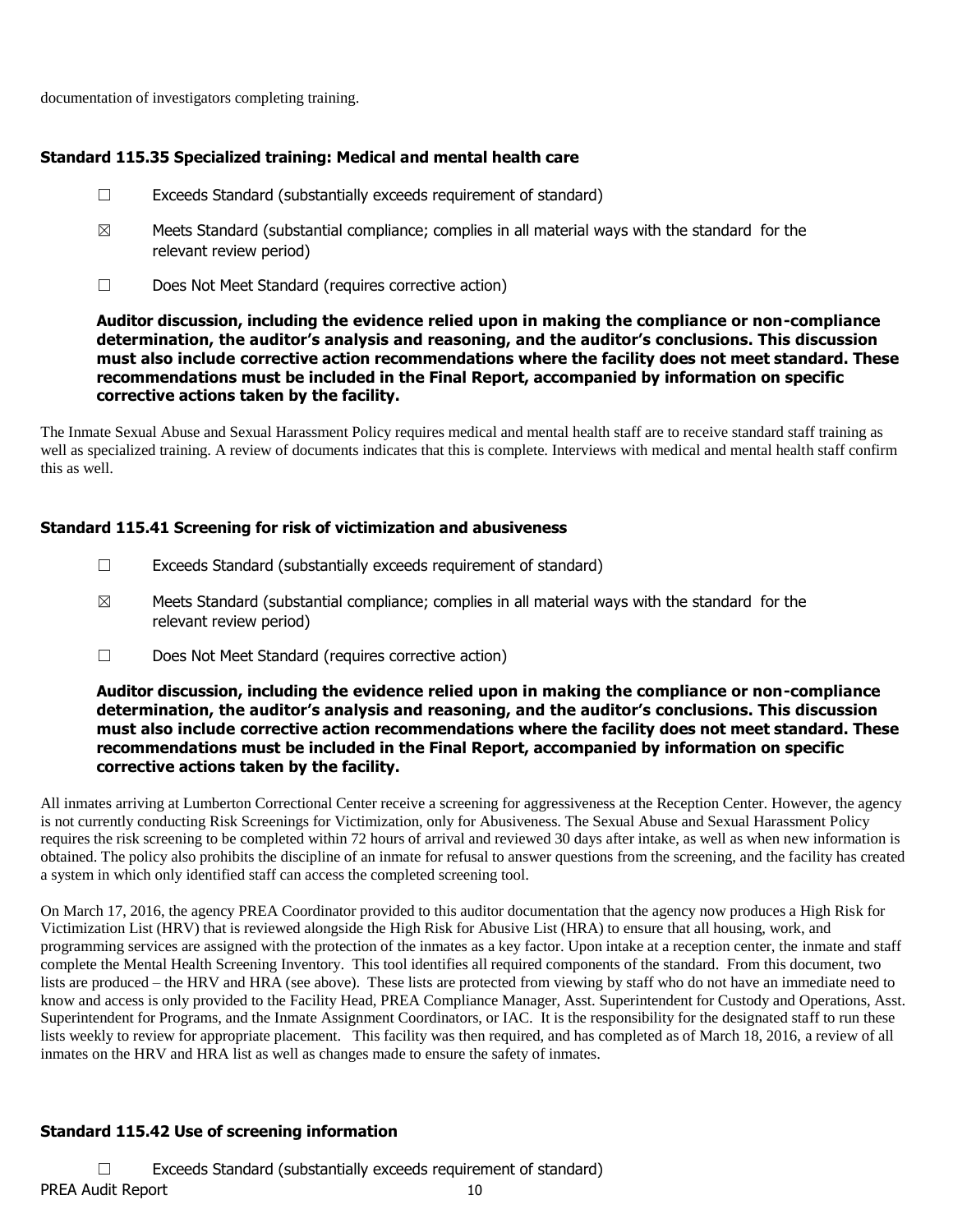- $\boxtimes$  Meets Standard (substantial compliance; complies in all material ways with the standard for the relevant review period)
- ☐ Does Not Meet Standard (requires corrective action)

**Auditor discussion, including the evidence relied upon in making the compliance or non-compliance determination, the auditor's analysis and reasoning, and the auditor's conclusions. This discussion must also include corrective action recommendations where the facility does not meet standard. These recommendations must be included in the Final Report, accompanied by information on specific corrective actions taken by the facility.**

Information from the PREA High Risk Abuser Report is used to assist with housing decisions. Each housing decision is also based on other factors. The Sexual Abuse and Sexual Harassment Policy requires a bi-annual review of all transgender and intersex inmates housing and programming. All transgender and intersex inmates are given the right to shower separately from all other inmates. However, the agency is not currently conducting Risk Screenings for Victimization, only for Abusiveness. Therefore, the agency is not able to make necessary determinations for inmates for housing, bed, work, education, and program assignments as required by Standard 115.42.

On March 17, 2016, the agency updated their current system to now include a review of the High Risk Victimization (HRV) and the High Risk of Aggressive (HRA) list at the facility on a weekly basis, or more often if needed, to ensure that inmates are placed in educational, vocational, and housing that ensures their safety. Inmates who are identified as HRV are now placed in closer proximity to the staff in the housing units. This information was provided to the auditor to show that on March 18, 2016, Lumberton Correctional Institution completed the first run of this new system and made changes in order to protect inmates. The logs provided by the facility show that weekly reviews were completed. All High Risk Victim inmates are in housing with supervision of staff or by electronic methods.

## **Standard 115.43 Protective custody**

- $\Box$  Exceeds Standard (substantially exceeds requirement of standard)
- $\boxtimes$  Meets Standard (substantial compliance; complies in all material ways with the standard for the relevant review period)
- ☐ Does Not Meet Standard (requires corrective action)

#### **Auditor discussion, including the evidence relied upon in making the compliance or non-compliance determination, the auditor's analysis and reasoning, and the auditor's conclusions. This discussion must also include corrective action recommendations where the facility does not meet standard. These recommendations must be included in the Final Report, accompanied by information on specific corrective actions taken by the facility.**

The Inmate Sexual Abuse and Sexual Harassment Policy prohibits the use of administrative restrictive housing unless there is no other option for keeping an inmate who is vulnerable to victimization separate from aggressive inmates. Any placement of an inmate in administrative restrictive housing is documented. Participation in programs, privileges, education and work opportunities may be restricted due to security issues; however all efforts are made to provide certain programming within the restrictive housing. All restrictions are documented. The policy requires a review every 30 days for continued restriction/placement.

## **Standard 115.51 Inmate reporting**

- ☐ Exceeds Standard (substantially exceeds requirement of standard)
- $\boxtimes$  Meets Standard (substantial compliance; complies in all material ways with the standard for the relevant review period)
- ☐ Does Not Meet Standard (requires corrective action)

**Auditor discussion, including the evidence relied upon in making the compliance or non-compliance determination, the auditor's analysis and reasoning, and the auditor's conclusions. This discussion**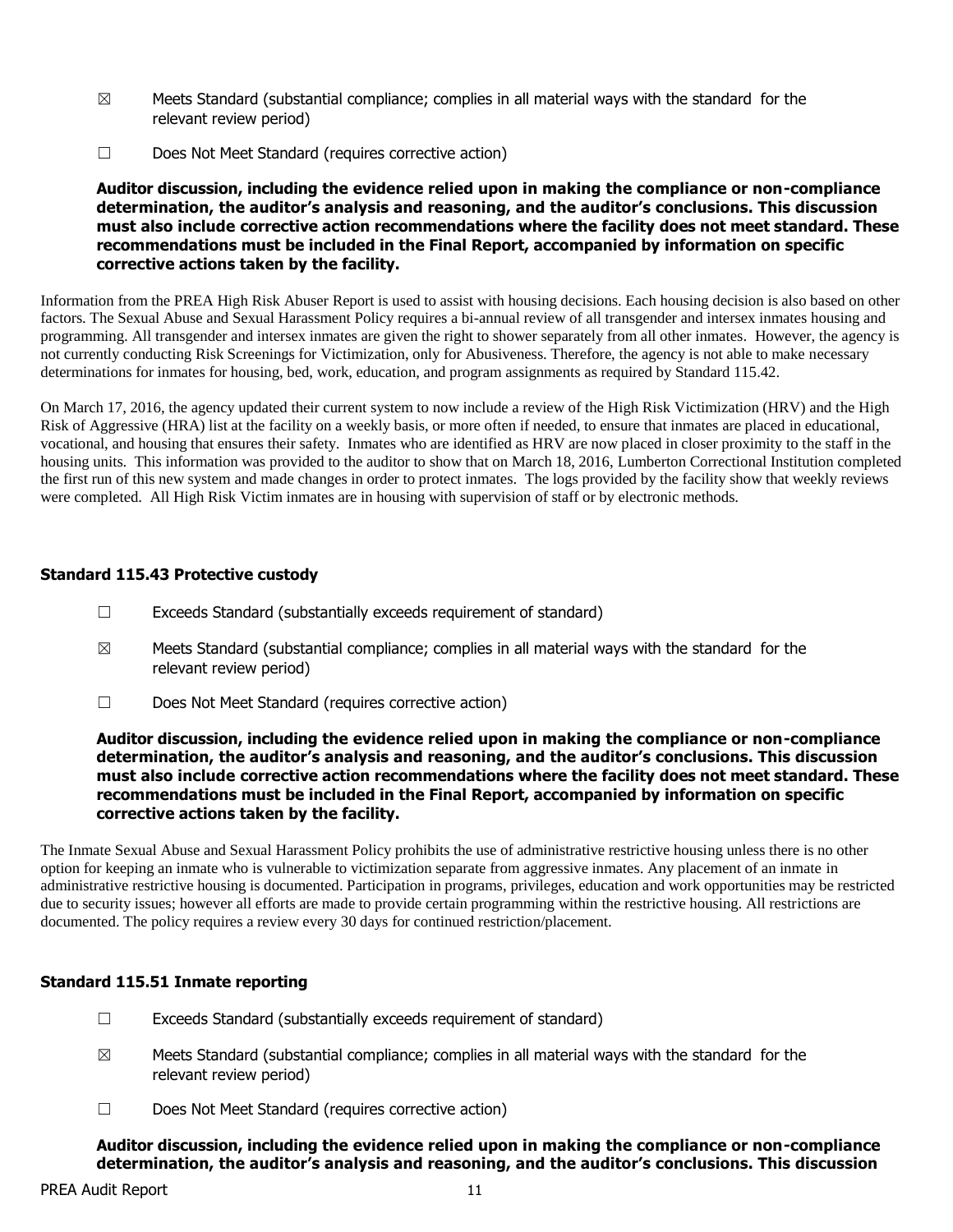#### **must also include corrective action recommendations where the facility does not meet standard. These recommendations must be included in the Final Report, accompanied by information on specific corrective actions taken by the facility.**

The agency allows for the reporting of any knowledge, suspicion or information through internal and external sources. Externally, inmates can mail a letter to NC Prisoner Legal Services, which is not a part of the NC Dept. of Public Safety. Internally, inmates are provided several methods to report sexual abuse or sexual harassment: They may send a letter directly to the State-wide PREA Director, or they may notify any staff member. This information is contained within the Inmate PREA Brochure, as well as posted throughout the facility. Staff may report any knowledge, suspicion or information regarding sexual abuse or sexual harassment by following the chain of command, Fraud, Waste & Abuse Hotline or e-mail/writing to the Statewide PREA Coordinator. Staff are provided methods to report privately and anonymously as well.

#### **Standard 115.52 Exhaustion of administrative remedies**

- ☐ Exceeds Standard (substantially exceeds requirement of standard)
- $\boxtimes$  Meets Standard (substantial compliance; complies in all material ways with the standard for the relevant review period)
- ☐ Does Not Meet Standard (requires corrective action)

#### **Auditor discussion, including the evidence relied upon in making the compliance or non-compliance determination, the auditor's analysis and reasoning, and the auditor's conclusions. This discussion must also include corrective action recommendations where the facility does not meet standard. These recommendations must be included in the Final Report, accompanied by information on specific corrective actions taken by the facility.**

The Administrative Remedy Procedure Policy states if a grievance complains about sexual abuse or harassment of an inmate(s), immediate notification shall be made to the Department of Public Safety's PREA Office. No inmate grievance alleging sexual abuse or harassment shall be rejected.

## **Standard 115.53 Inmate access to outside confidential support services**

- ☐ Exceeds Standard (substantially exceeds requirement of standard)
- $\boxtimes$  Meets Standard (substantial compliance; complies in all material ways with the standard for the relevant review period)
- ☐ Does Not Meet Standard (requires corrective action)

**Auditor discussion, including the evidence relied upon in making the compliance or non-compliance determination, the auditor's analysis and reasoning, and the auditor's conclusions. This discussion must also include corrective action recommendations where the facility does not meet standard. These recommendations must be included in the Final Report, accompanied by information on specific corrective actions taken by the facility.**

Lumberton Correctional Institution provides inmates with access to qualified victim advocates through the use of PREA Support Persons for emotional support services related to sexual abuse. PREA Support Persons are facility staff and have had the proper training for victim advocacy. Additional outside support services are provided by Robeson County Rape Crisis Center.

## **Standard 115.54 Third-party reporting**

- ☐ Exceeds Standard (substantially exceeds requirement of standard)
- $\boxtimes$  Meets Standard (substantial compliance; complies in all material ways with the standard for the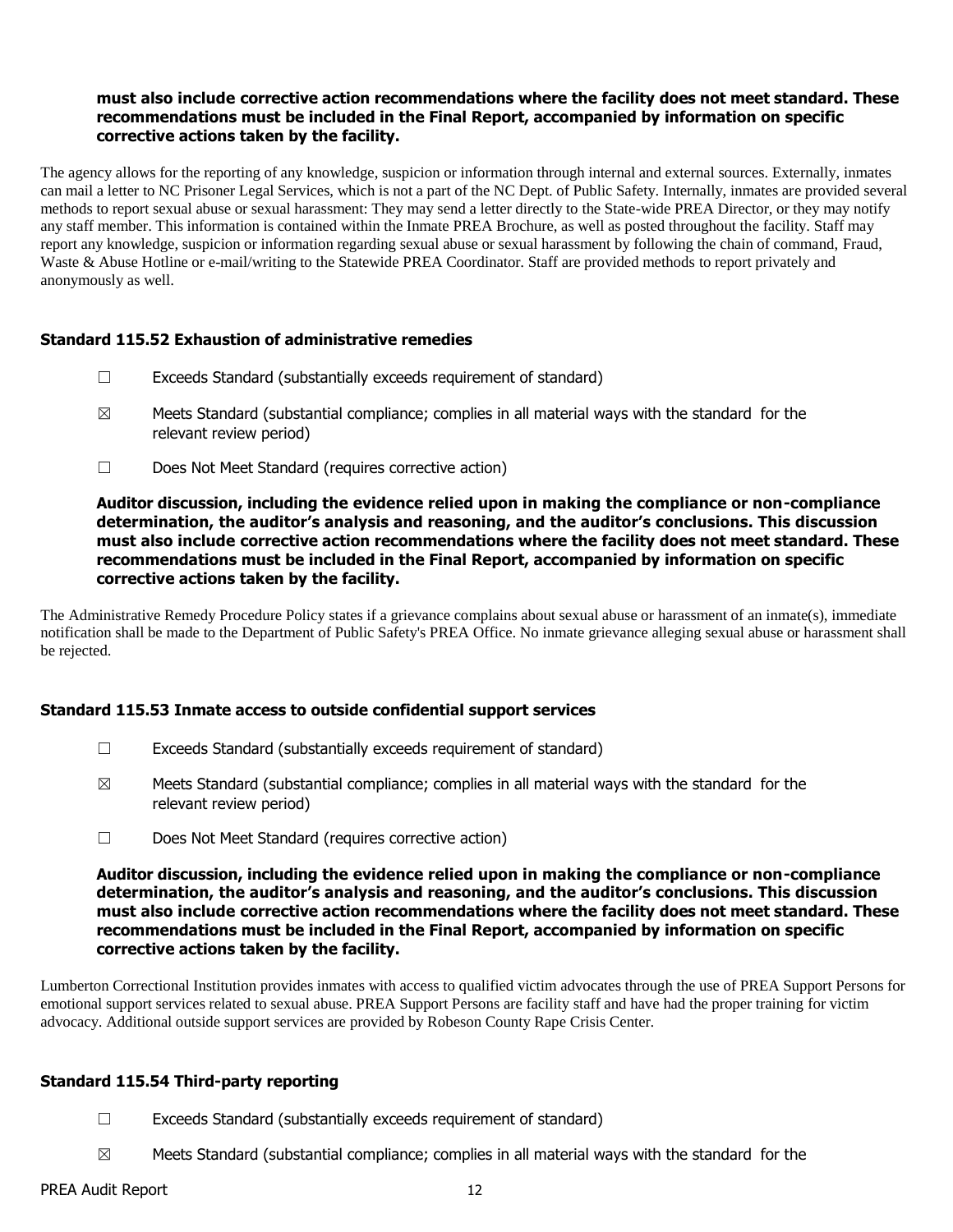relevant review period)

☐ Does Not Meet Standard (requires corrective action)

**Auditor discussion, including the evidence relied upon in making the compliance or non-compliance determination, the auditor's analysis and reasoning, and the auditor's conclusions. This discussion must also include corrective action recommendations where the facility does not meet standard. These recommendations must be included in the Final Report, accompanied by information on specific corrective actions taken by the facility.**

The NC Dept. of Public Safety website provides for two separate reporting options for the receipt of third-party reports of sexual abuse or sexual harassment. They may write to the State-wide PREA Director, or send an e-mail through the link provided. Both methods report the information directly to the State-wide PREA Coordinator, who will inform the Superintendent. Any reports made directly to the facility will be investigated. This was confirmed through staff interviews.

## **Standard 115.61 Staff and agency reporting duties**

- ☐ Exceeds Standard (substantially exceeds requirement of standard)
- $\boxtimes$  Meets Standard (substantial compliance; complies in all material ways with the standard for the relevant review period)
- ☐ Does Not Meet Standard (requires corrective action)

**Auditor discussion, including the evidence relied upon in making the compliance or non-compliance determination, the auditor's analysis and reasoning, and the auditor's conclusions. This discussion must also include corrective action recommendations where the facility does not meet standard. These recommendations must be included in the Final Report, accompanied by information on specific corrective actions taken by the facility.**

Staff are prohibited by policy from sharing information regarding an allegation of sexual abuse or sexual harassment with individuals who are not identified as a part of the investigative team. All medical and mental health staff are mandatory reporters of sexual abuse in the facility. Inmates are made aware of this during their initial medical and mental health screenings. The sexual abuse investigators are responsible for all investigations of sexual abuse and sexual harassment.

## **Standard 115.62 Agency protection duties**

- ☐ Exceeds Standard (substantially exceeds requirement of standard)
- $\boxtimes$  Meets Standard (substantial compliance; complies in all material ways with the standard for the relevant review period)
- ☐ Does Not Meet Standard (requires corrective action)

**Auditor discussion, including the evidence relied upon in making the compliance or non-compliance determination, the auditor's analysis and reasoning, and the auditor's conclusions. This discussion must also include corrective action recommendations where the facility does not meet standard. These recommendations must be included in the Final Report, accompanied by information on specific corrective actions taken by the facility.**

All allegations of imminent sexual abuse is taken seriously and steps are taken immediately to protect the alleged victim. Notification is immediately made to the sexual abuse investigators who will investigate. Interviews with staff confirm their knowledge regarding their duty to protect inmates.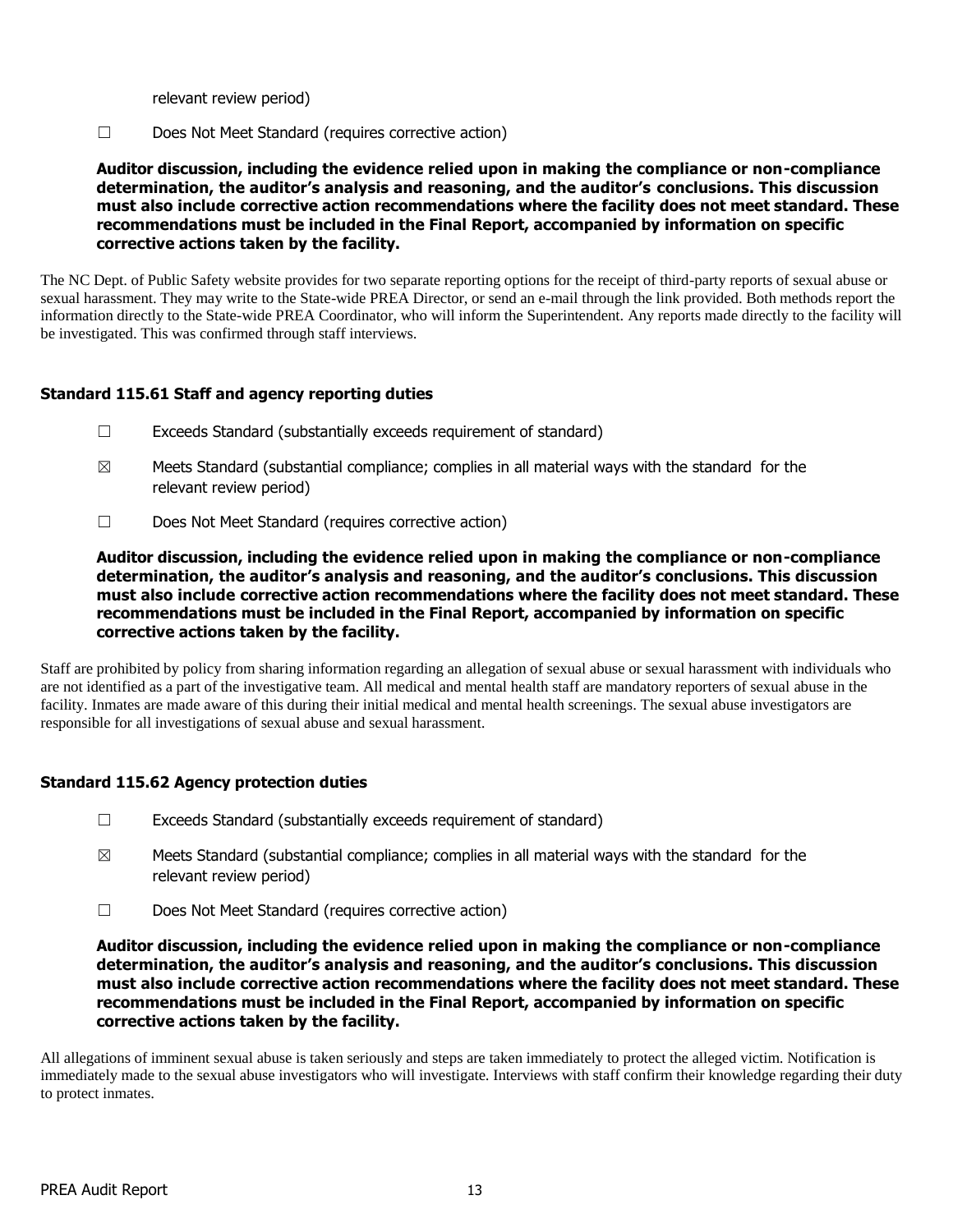# **Standard 115.63 Reporting to other confinement facilities**

- ☐ Exceeds Standard (substantially exceeds requirement of standard)
- $\boxtimes$  Meets Standard (substantial compliance; complies in all material ways with the standard for the relevant review period)
- ☐ Does Not Meet Standard (requires corrective action)

**Auditor discussion, including the evidence relied upon in making the compliance or non-compliance determination, the auditor's analysis and reasoning, and the auditor's conclusions. This discussion must also include corrective action recommendations where the facility does not meet standard. These recommendations must be included in the Final Report, accompanied by information on specific corrective actions taken by the facility.**

Any allegations of sexual abuse that are received that have occurred in another institution are required by Sexual Abuse and Sexual Harassment Policy to be reported to the Superintendent of that facility. This information is documented. The policy also requires that any receipt of such allegations from another institution shall be investigated similar to if the allegation was made while the inmate was housed at Lumberton Correctional Institution. There were no PREA allegations received from other institutions.

# **Standard 115.64 Staff first responder duties**

- $\Box$  Exceeds Standard (substantially exceeds requirement of standard)
- $\boxtimes$  Meets Standard (substantial compliance; complies in all material ways with the standard for the relevant review period)
- ☐ Does Not Meet Standard (requires corrective action)

**Auditor discussion, including the evidence relied upon in making the compliance or non-compliance determination, the auditor's analysis and reasoning, and the auditor's conclusions. This discussion must also include corrective action recommendations where the facility does not meet standard. These recommendations must be included in the Final Report, accompanied by information on specific corrective actions taken by the facility.**

The Inmate Sexual Abuse and Sexual Harassment Policy addresses all components of Standard 115.64. First responders are required to protect the victim, address the preservation of evidence and to preserve the crime scene. All non-security staff are trained to provide the victim with protection and to make an appropriate report to the Superintendent. Staff interviews confirm their understanding of their first responder duties.

## **Standard 115.65 Coordinated response**

- ☐ Exceeds Standard (substantially exceeds requirement of standard)
- $\boxtimes$  Meets Standard (substantial compliance; complies in all material ways with the standard for the relevant review period)
- ☐ Does Not Meet Standard (requires corrective action)

**Auditor discussion, including the evidence relied upon in making the compliance or non-compliance determination, the auditor's analysis and reasoning, and the auditor's conclusions. This discussion must also include corrective action recommendations where the facility does not meet standard. These recommendations must be included in the Final Report, accompanied by information on specific corrective actions taken by the facility.**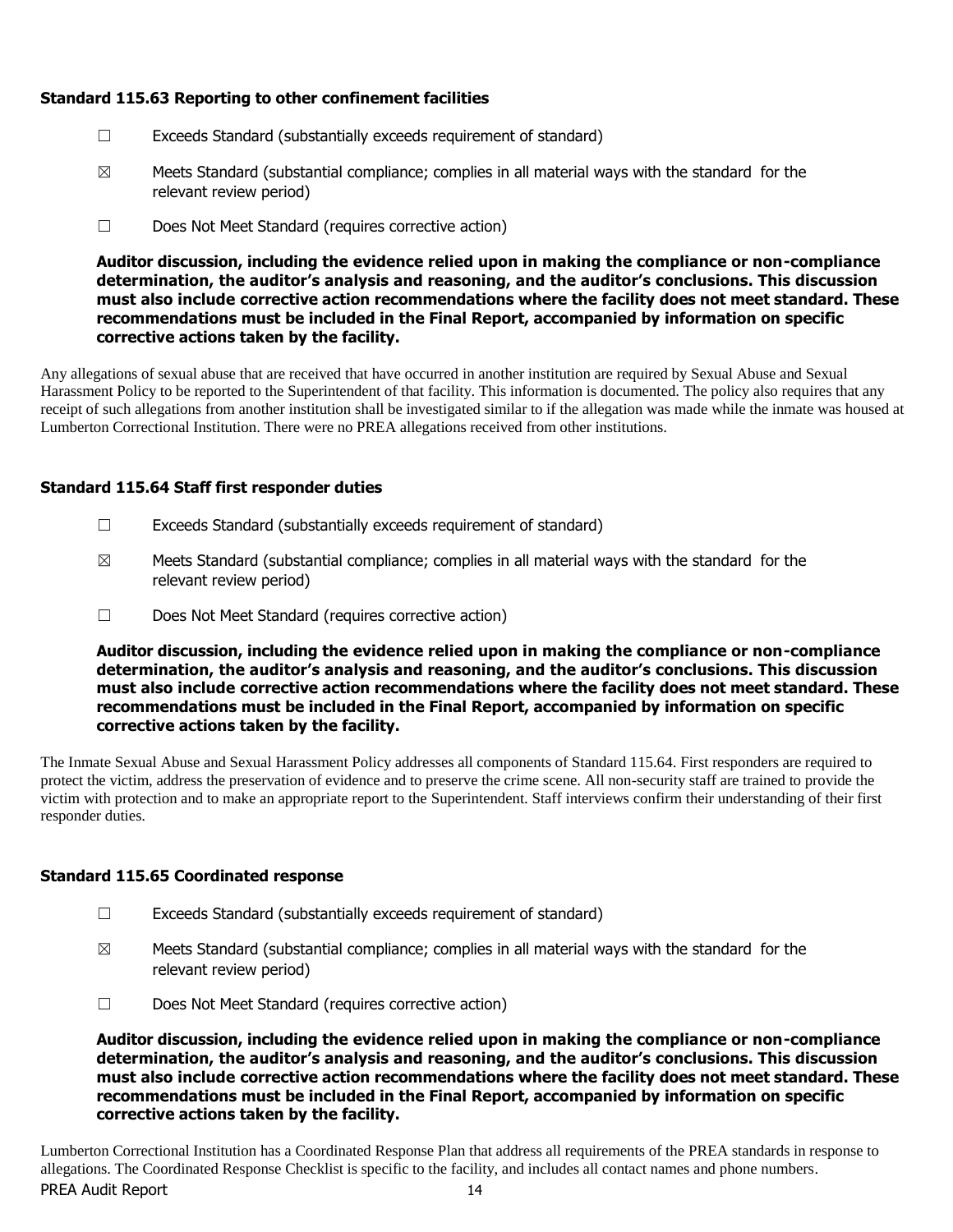## **Standard 115.66 Preservation of ability to protect inmates from contact with abusers**

- $\Box$  Exceeds Standard (substantially exceeds requirement of standard)
- $\Box$  Meets Standard (substantial compliance; complies in all material ways with the standard for the relevant review period)
- ☐ Does Not Meet Standard (requires corrective action)

**Auditor discussion, including the evidence relied upon in making the compliance or non-compliance determination, the auditor's analysis and reasoning, and the auditor's conclusions. This discussion must also include corrective action recommendations where the facility does not meet standard. These recommendations must be included in the Final Report, accompanied by information on specific corrective actions taken by the facility.**

N/A - Lumberton Correctional Institution does not enter into collective bargaining agreements.

#### **Standard 115.67 Agency protection against retaliation**

- ☐ Exceeds Standard (substantially exceeds requirement of standard)
- $\boxtimes$  Meets Standard (substantial compliance; complies in all material ways with the standard for the relevant review period)
- ☐ Does Not Meet Standard (requires corrective action)

**Auditor discussion, including the evidence relied upon in making the compliance or non-compliance determination, the auditor's analysis and reasoning, and the auditor's conclusions. This discussion must also include corrective action recommendations where the facility does not meet standard. These recommendations must be included in the Final Report, accompanied by information on specific corrective actions taken by the facility.**

Inmate Sexual Abuse and Sexual Harassment Policy addresses practices to protect both staff and inmates who report sexual abuse or sexual harassment from retaliation. Various protection methods are identified, including housing changes, transfers for both inmates and staff, as well as emotional support services. Retaliation is monitored for a minimum of 90 days, with periodic status checks. A facility policy memo addresses the protection of individuals who assist in the investigation.

## **Standard 115.68 Post-allegation protective custody**

- $\Box$  Exceeds Standard (substantially exceeds requirement of standard)
- $\boxtimes$  Meets Standard (substantial compliance; complies in all material ways with the standard for the relevant review period)
- ☐ Does Not Meet Standard (requires corrective action)

**Auditor discussion, including the evidence relied upon in making the compliance or non-compliance determination, the auditor's analysis and reasoning, and the auditor's conclusions. This discussion must also include corrective action recommendations where the facility does not meet standard. These recommendations must be included in the Final Report, accompanied by information on specific corrective actions taken by the facility.**

PREA Audit Report 15 The Inmate Sexual Abuse and Sexual Harassment Policy meets all requirements of PREA Standard 115.43. Additionally, any inmate who has suffered sexual abuse and is placed in Administrative Restrictive Housing (Protective Custody) is seen every seven days by a counselor who documents their status. Additionally, the classification team reviews all placements in Administrative Restrictive Housing.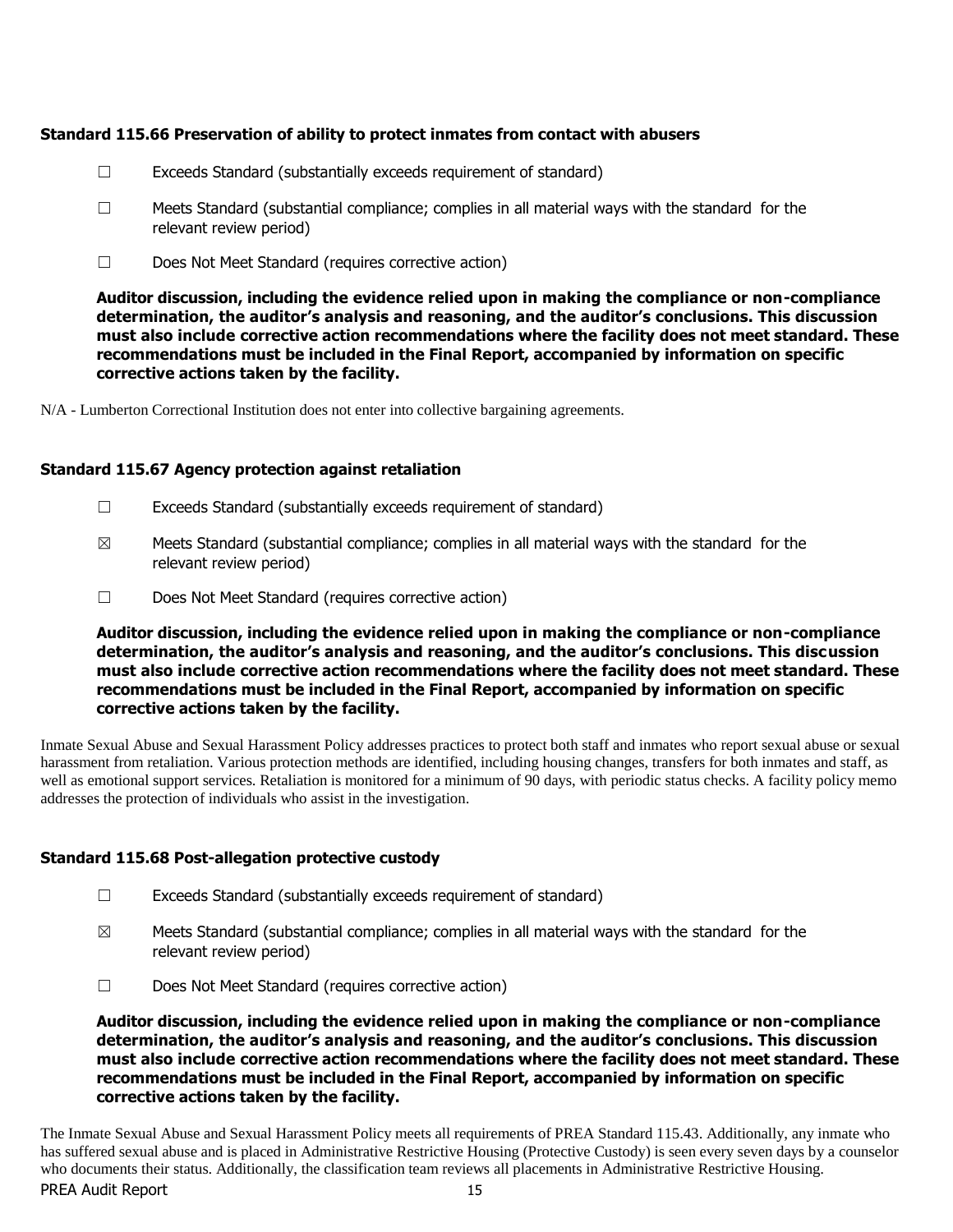## **Standard 115.71 Criminal and administrative agency investigations**

- $\Box$  Exceeds Standard (substantially exceeds requirement of standard)
- $\boxtimes$  Meets Standard (substantial compliance; complies in all material ways with the standard for the relevant review period)
- ☐ Does Not Meet Standard (requires corrective action)

**Auditor discussion, including the evidence relied upon in making the compliance or non-compliance determination, the auditor's analysis and reasoning, and the auditor's conclusions. This discussion must also include corrective action recommendations where the facility does not meet standard. These recommendations must be included in the Final Report, accompanied by information on specific corrective actions taken by the facility.**

The NC Dept. of Public Safety conducts its' own administrative investigations. Criminal Investigations are conducted by local law enforcement. All investigators have received specialized training as required pursuant to PREA standard 115.34. All evidence available is gathered and preserved. Prior reports involving the same perpetrator or victim are required to be reviewed. Credibility of any person identified during the investigation is individually based and no polygraph examination or other truth-telling device is offered as a condition of continuing the investigation. Sexual abuse investigators are responsible for conducting an initial investigation and the administrative investigation. Administrative investigations include addressing staff actions, credibility and investigative facts and findings. Any investigations where there appears to be criminal activity is referred for prosecution, and no interviews are conducted without consulting the Office of Special Investigations and Compliance. Both administrative and criminal investigations are documented and include narrative of the evidence collected.

## **Standard 115.72 Evidentiary standard for administrative investigations**

- ☐ Exceeds Standard (substantially exceeds requirement of standard)
- $\boxtimes$  Meets Standard (substantial compliance; complies in all material ways with the standard for the relevant review period)
- ☐ Does Not Meet Standard (requires corrective action)

**Auditor discussion, including the evidence relied upon in making the compliance or non-compliance determination, the auditor's analysis and reasoning, and the auditor's conclusions. This discussion must also include corrective action recommendations where the facility does not meet standard. These recommendations must be included in the Final Report, accompanied by information on specific corrective actions taken by the facility.**

The Inmate Sexual Abuse and Sexual Harassment Policy imposes no standard higher than a preponderance of the evidence in determining whether allegations are substantiated.

## **Standard 115.73 Reporting to inmates**

- $\Box$  Exceeds Standard (substantially exceeds requirement of standard)
- $\boxtimes$  Meets Standard (substantial compliance; complies in all material ways with the standard for the relevant review period)
- ☐ Does Not Meet Standard (requires corrective action)

**Auditor discussion, including the evidence relied upon in making the compliance or non-compliance determination, the auditor's analysis and reasoning, and the auditor's conclusions. This discussion must also include corrective action recommendations where the facility does not meet standard. These**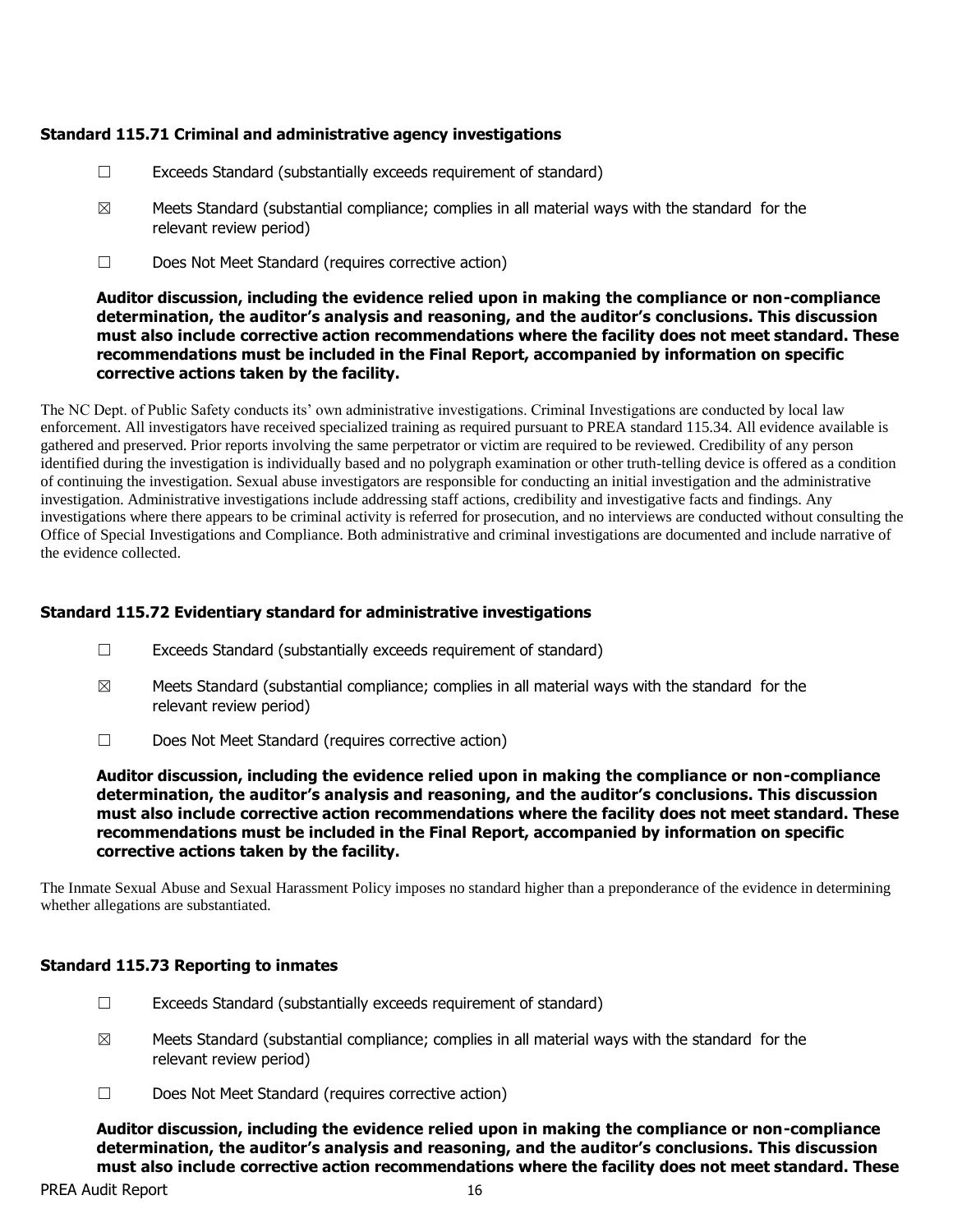#### **recommendations must be included in the Final Report, accompanied by information on specific corrective actions taken by the facility.**

The Inmate Sexual Abuse and Sexual Harassment Policy requires, and investigative files indicate, that reporting inmates who are alleged to have suffered sexual abuse and/or sexual harassment are advised of the outcome of PREA investigations by the PREA Support Persons at the conclusion of the investigation. Additionally, the policy requires information on the progress of the case. This notification is documented.

#### **Standard 115.76 Disciplinary sanctions for staff**

- ☐ Exceeds Standard (substantially exceeds requirement of standard)
- $\boxtimes$  Meets Standard (substantial compliance; complies in all material ways with the standard for the relevant review period)
- ☐ Does Not Meet Standard (requires corrective action)

**Auditor discussion, including the evidence relied upon in making the compliance or non-compliance determination, the auditor's analysis and reasoning, and the auditor's conclusions. This discussion must also include corrective action recommendations where the facility does not meet standard. These recommendations must be included in the Final Report, accompanied by information on specific corrective actions taken by the facility.**

Inmate Sexual Abuse and Sexual Harassment Policy requires disciplinary sanctions, up to and including termination, for staff who violate agency policy regarding sexual abuse and sexual harassment. All disciplinary actions are reviewed based upon the nature and circumstances of the allegation and disciplinary action on prior comparable offenses. Any staff terminations for violation of the agency zero-tolerance policy are reported to the state licensing body. In the past 12 months, there were no staff from this facility who violated the agency sexual abuse policy.

## **Standard 115.77 Corrective action for contractors and volunteers**

- $\Box$  Exceeds Standard (substantially exceeds requirement of standard)
- $\boxtimes$  Meets Standard (substantial compliance; complies in all material ways with the standard for the relevant review period)
- ☐ Does Not Meet Standard (requires corrective action)

**Auditor discussion, including the evidence relied upon in making the compliance or non-compliance determination, the auditor's analysis and reasoning, and the auditor's conclusions. This discussion must also include corrective action recommendations where the facility does not meet standard. These recommendations must be included in the Final Report, accompanied by information on specific corrective actions taken by the facility.**

Inmate Sexual Abuse and Sexual Harassment Policy requires that any contractor or volunteer who violates the zero-tolerance policy are prohibited from any contact with inmates. If applicable, the actions of the contractor or volunteer will be reported to the licensing body (if applicable). There were no incidents of sexual abuse or sexual harassment by a contractor or volunteer.

## **Standard 115.78 Disciplinary sanctions for inmates**

- $\Box$  Exceeds Standard (substantially exceeds requirement of standard)
- $\boxtimes$  Meets Standard (substantial compliance; complies in all material ways with the standard for the relevant review period)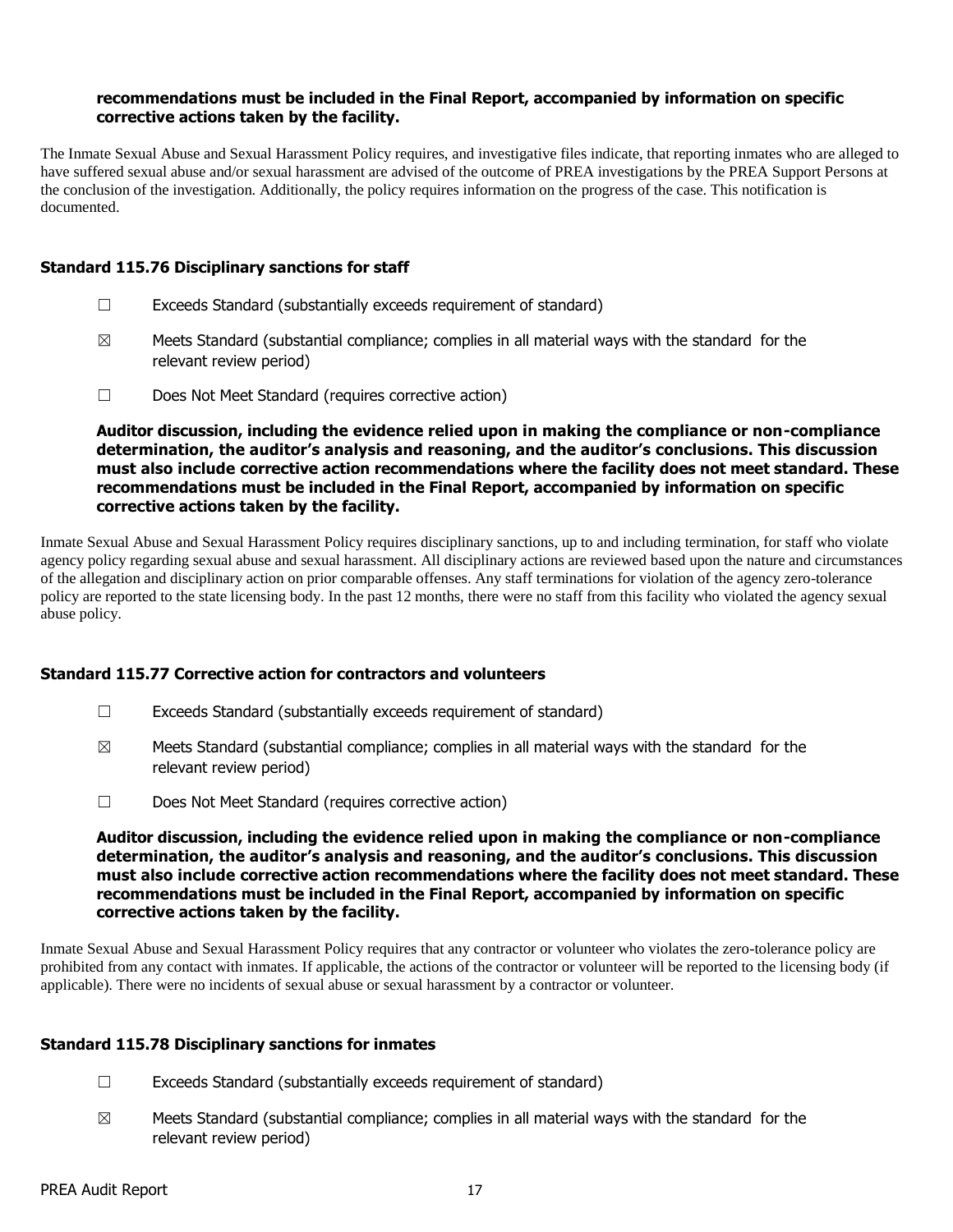☐ Does Not Meet Standard (requires corrective action)

#### **Auditor discussion, including the evidence relied upon in making the compliance or non-compliance determination, the auditor's analysis and reasoning, and the auditor's conclusions. This discussion must also include corrective action recommendations where the facility does not meet standard. These recommendations must be included in the Final Report, accompanied by information on specific corrective actions taken by the facility.**

All inmates shall be subjected to appropriate disciplinary actions as per the PREA standards. Sanctions are commensurate with the nature and circumstances of the incident, the inmate's history and similar sanctions imposed for comparable offenses. An inmate's mental health is considered in the determination of sanctions. No inmate is sanctioned for contact with a staff member who consented to the contact. No inmate is sanctioned for good faith reporting. This agency prohibits all sexual activity between inmates.

## **Standard 115.81 Medical and mental health screenings; history of sexual abuse**

- ☐ Exceeds Standard (substantially exceeds requirement of standard)
- $\boxtimes$  Meets Standard (substantial compliance; complies in all material ways with the standard for the relevant review period)
- ☐ Does Not Meet Standard (requires corrective action)

#### **Auditor discussion, including the evidence relied upon in making the compliance or non-compliance determination, the auditor's analysis and reasoning, and the auditor's conclusions. This discussion must also include corrective action recommendations where the facility does not meet standard. These recommendations must be included in the Final Report, accompanied by information on specific corrective actions taken by the facility.**

The Inmate Sexual Abuse and Sexual Harassment Policy requires immediate services of medical and mental health services upon notification of sexual abuse or sexual harassment. Confidential information of prior sexual abuse is shared only upon the consent of the inmate. Follow-up counseling is conducted within three days and as necessary thereafter.

## **Standard 115.82 Access to emergency medical and mental health services**

- $\Box$  Exceeds Standard (substantially exceeds requirement of standard)
- $\boxtimes$  Meets Standard (substantial compliance; complies in all material ways with the standard for the relevant review period)
- ☐ Does Not Meet Standard (requires corrective action)

#### **Auditor discussion, including the evidence relied upon in making the compliance or non-compliance determination, the auditor's analysis and reasoning, and the auditor's conclusions. This discussion must also include corrective action recommendations where the facility does not meet standard. These recommendations must be included in the Final Report, accompanied by information on specific corrective actions taken by the facility.**

Inmates who report sexual abuse shall be immediately taken to medical. Those who report recent victimization will then be transported to Southeastern Regional Medical Center for SANE examination. Mental health services will begin immediately and followed up within three days. Additional counseling services are available as necessary thereafter as well as requested by the victim. Agency policy states that pregnancy related and STD related information will be provided. All treatment is offered at no cost to the victim, regardless if they identify the alleged perpetrator or not.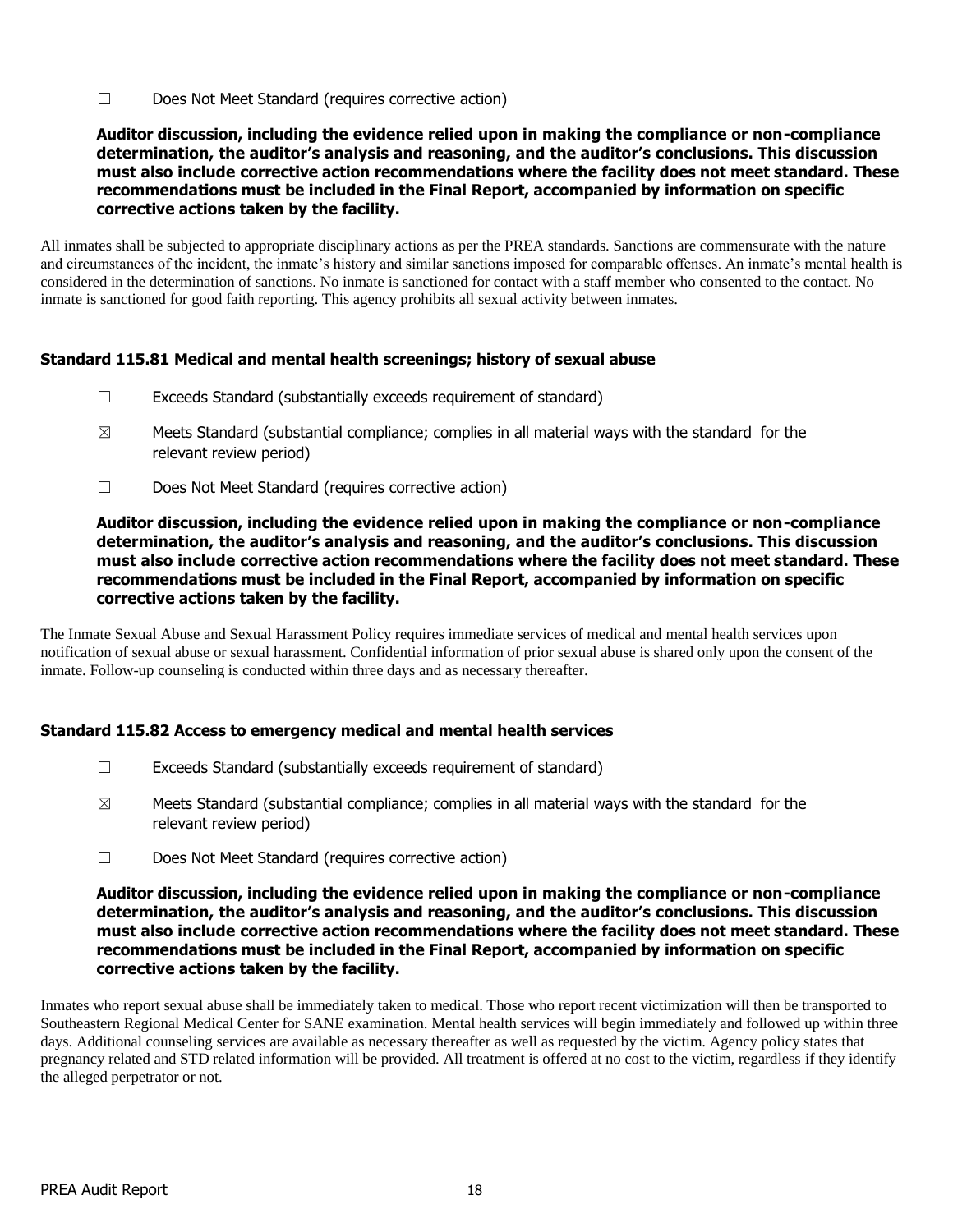## **Standard 115.83 Ongoing medical and mental health care for sexual abuse victims and abusers**

- ☐ Exceeds Standard (substantially exceeds requirement of standard)
- $\boxtimes$  Meets Standard (substantial compliance; complies in all material ways with the standard for the relevant review period)
- ☐ Does Not Meet Standard (requires corrective action)

**Auditor discussion, including the evidence relied upon in making the compliance or non-compliance determination, the auditor's analysis and reasoning, and the auditor's conclusions. This discussion must also include corrective action recommendations where the facility does not meet standard. These recommendations must be included in the Final Report, accompanied by information on specific corrective actions taken by the facility.**

Inmate Sexual Abuse and Sexual Harassment Policy provides for ongoing medical and mental health care for victims of sexual abuse, whether the incident occurred within an institution or in the community. All care is consistent with the community level of care. Follow-up care is provided within two (2) weeks and as requested by the victim. Agency policy states that pregnancy tests are provided if appropriate, and pregnancy information and timely services will be available. STD testing and treatment is provided. There are no costs to an inmate for services as a result of sexual victimization.

#### **Standard 115.86 Sexual abuse incident reviews**

- $\Box$  Exceeds Standard (substantially exceeds requirement of standard)
- $\boxtimes$  Meets Standard (substantial compliance; complies in all material ways with the standard for the relevant review period)
- ☐ Does Not Meet Standard (requires corrective action)

**Auditor discussion, including the evidence relied upon in making the compliance or non-compliance determination, the auditor's analysis and reasoning, and the auditor's conclusions. This discussion must also include corrective action recommendations where the facility does not meet standard. These recommendations must be included in the Final Report, accompanied by information on specific corrective actions taken by the facility.**

The NC Dept. of Public Safety requires an incident review for all allegations of sexual abuse where the findings were substantiated or unsubstantiated. Lumberton Correctional Institution conducts an incident review for all sexual abuse and sexual harassment incidents. The Incident Review Report is provided to the PREA Director and Superintendent that details the review and includes any recommended corrective action.

## **Standard 115.87 Data collection**

- ☐ Exceeds Standard (substantially exceeds requirement of standard)
- $\boxtimes$  Meets Standard (substantial compliance; complies in all material ways with the standard for the relevant review period)
- ☐ Does Not Meet Standard (requires corrective action)

**Auditor discussion, including the evidence relied upon in making the compliance or non-compliance determination, the auditor's analysis and reasoning, and the auditor's conclusions. This discussion must also include corrective action recommendations where the facility does not meet standard. These recommendations must be included in the Final Report, accompanied by information on specific corrective actions taken by the facility.**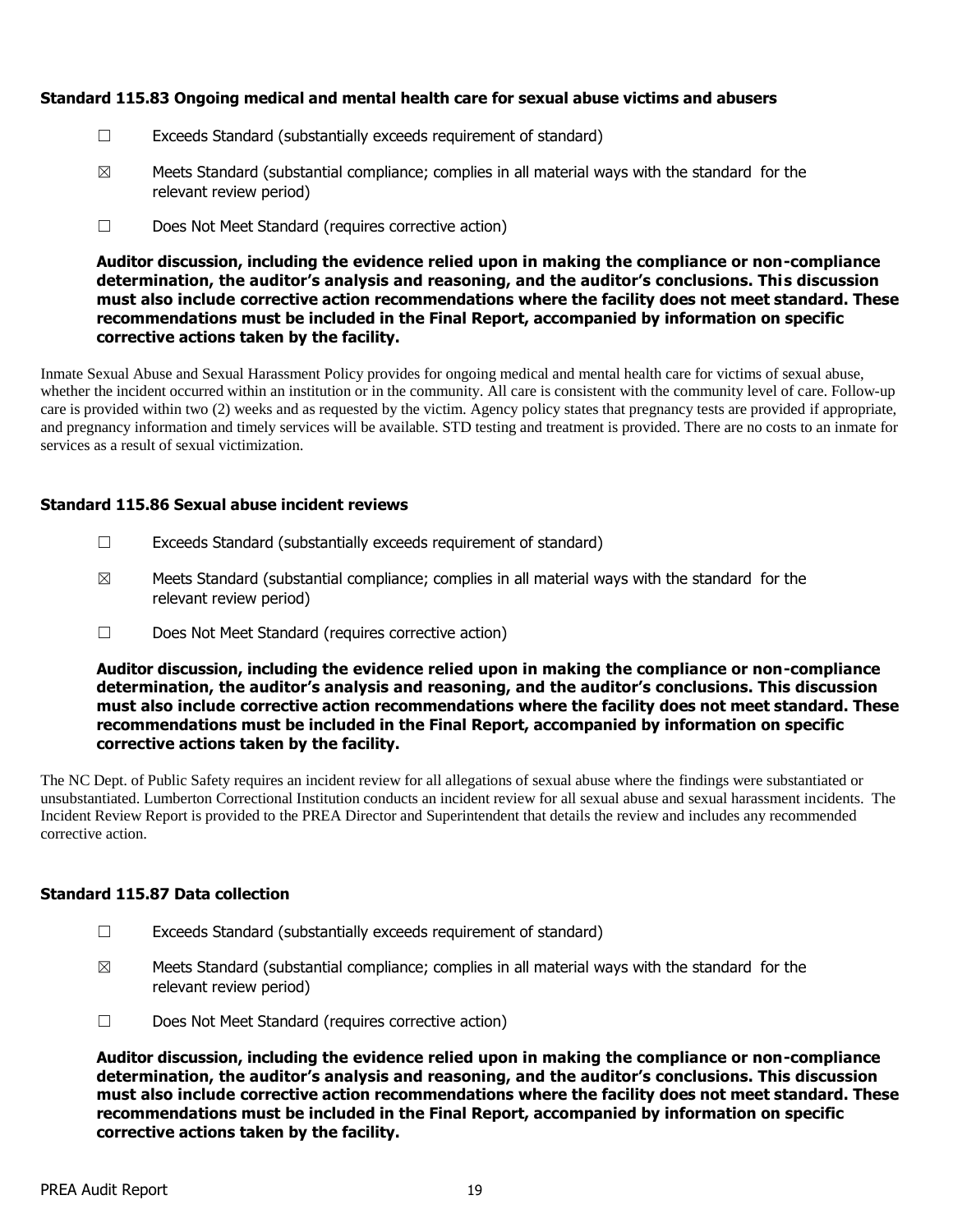The NC Dept. of Public Safety maintains records and data on all allegations of sexual abuse and sexual harassment that captures information as identified by the DOJ-SSV. This information is aggregated annually and included in their annual report.

## **Standard 115.88 Data review for corrective action**

- ☐ Exceeds Standard (substantially exceeds requirement of standard)
- $\boxtimes$  Meets Standard (substantial compliance; complies in all material ways with the standard for the relevant review period)
- ☐ Does Not Meet Standard (requires corrective action)

**Auditor discussion, including the evidence relied upon in making the compliance or non-compliance determination, the auditor's analysis and reasoning, and the auditor's conclusions. This discussion must also include corrective action recommendations where the facility does not meet standard. These recommendations must be included in the Final Report, accompanied by information on specific corrective actions taken by the facility.**

The NC Dept. of Public Safety reviews data collected to assess and improve the effectiveness of its sexual abuse prevention, detection, and response policies, practices, and training, including identifying problem areas; taking corrective action on an ongoing basis; and preparing an annual report of its findings and corrective actions for each facility. These reports includes a comparison of the current year's data and corrective actions with those from prior years and provide an assessment of The NC Dept. of Public Safety's progress in addressing sexual abuse.

## **Standard 115.89 Data storage, publication, and destruction**

- ☐ Exceeds Standard (substantially exceeds requirement of standard)
- $\boxtimes$  Meets Standard (substantial compliance; complies in all material ways with the standard for the relevant review period)
- ☐ Does Not Meet Standard (requires corrective action)

**Auditor discussion, including the evidence relied upon in making the compliance or non-compliance determination, the auditor's analysis and reasoning, and the auditor's conclusions. This discussion must also include corrective action recommendations where the facility does not meet standard. These recommendations must be included in the Final Report, accompanied by information on specific corrective actions taken by the facility.**

The agency has publicized the 2013 and 2014 PREA data on the website. The 2015 data is pending. The reports contain no personal identifiers. A facility policy memo identifies that PREA related documents be maintained for at least 10 years of the initial report or as long as the abuser is incarcerated or employed by the agency, plus 5 years, whichever is longer.

#### **AUDITOR CERTIFICATION**

I certify that:

- $\boxtimes$  The contents of this report are accurate to the best of my knowledge.
- $\boxtimes$  No conflict of interest exists with respect to my ability to conduct an audit of the agency under review, and
- $\boxtimes$  I have not included in the final report any personally identifiable information (PII) about any inmate or staff member, except where the names of administrative personnel are specifically requested in the report template.